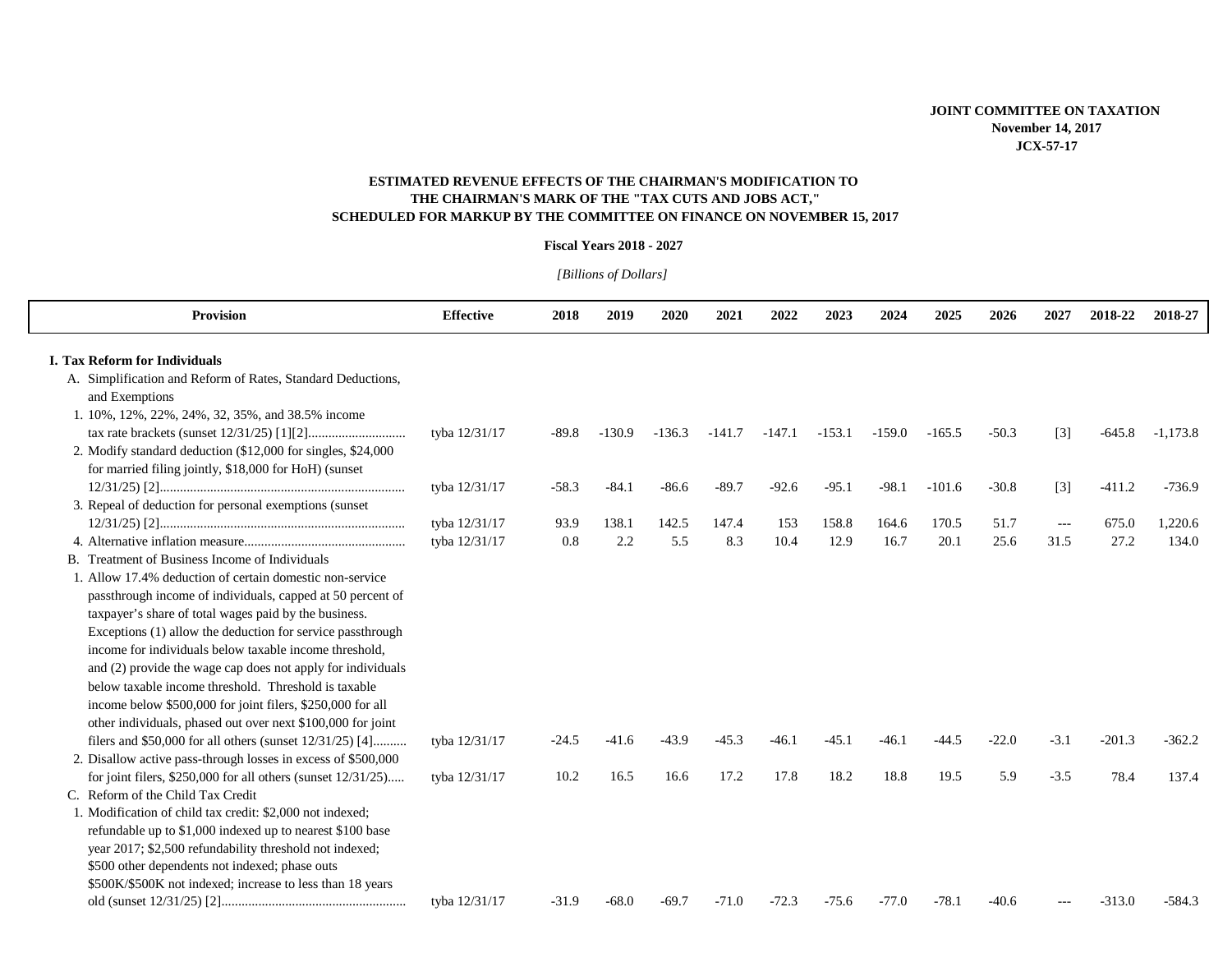Page 2

| Provision                                                      | <b>Effective</b>                                       | 2018   | 2019    | 2020    | 2021    | 2022    | 2023    | 2024     | 2025                                                                      | 2026    | 2027                 | 2018-22  | 2018-27  |
|----------------------------------------------------------------|--------------------------------------------------------|--------|---------|---------|---------|---------|---------|----------|---------------------------------------------------------------------------|---------|----------------------|----------|----------|
| 2. Require valid Social Security number of each child          |                                                        |        |         |         |         |         |         |          |                                                                           |         |                      |          |          |
| to claim refundable portion of child credit (otherwise         |                                                        |        |         |         |         |         |         |          |                                                                           |         |                      |          |          |
|                                                                | tyba 12/31/17                                          |        | 3.2     | 3.0     | 2.9     | 2.9     | 2.9     | 2.9      | 2.8                                                                       | 2.8     | 0.5                  | 12.0     | 23.9     |
| D. Simplification and Reform of Deductions and Exclusions      |                                                        |        |         |         |         |         |         |          |                                                                           |         |                      |          |          |
| 1. Repeal of itemized deductions for taxes not paid or         |                                                        |        |         |         |         |         |         |          |                                                                           |         |                      |          |          |
| accrued in a trade or business, interest on home               |                                                        |        |         |         |         |         |         |          |                                                                           |         |                      |          |          |
| equity debt, non-disaster casualty losses, tax                 |                                                        |        |         |         |         |         |         |          |                                                                           |         |                      |          |          |
| preparation expenses, and certain miscellaneous                |                                                        |        |         |         |         |         |         |          |                                                                           |         |                      |          |          |
|                                                                | tyba 12/31/17                                          | 58.6   | 104.9   | 109.1   | 115.5   | 121.9   | 128.7   | 136.1    | 143.6                                                                     | 59.2    |                      | 510.1    | 977.7    |
| 2. Increase percentage limit for charitable contributions      |                                                        |        |         |         |         |         |         |          |                                                                           |         |                      |          |          |
|                                                                | cmi tyba $12/31/17$ ---------------------------------- |        |         |         |         |         |         |          |                                                                           |         |                      |          |          |
| 3. Repeal of overall limitation on itemized deductions         |                                                        |        |         |         |         |         |         |          |                                                                           |         |                      |          |          |
|                                                                | tyba 12/31/17                                          |        |         |         |         |         |         |          | ------------------- Estimate Included in Item I.D.1. -------------------- |         |                      |          |          |
| 4. Modify exclusion of gain from sale of a principal           |                                                        |        |         |         |         |         |         |          |                                                                           |         |                      |          |          |
|                                                                | saea 12/31/17                                          | $[5]$  | 0.1     | 0.1     | 0.1     | 0.1     | 0.1     | 0.1      | 0.1                                                                       | $[5]$   |                      | 0.4      | 0.8      |
| 5. Repeal exclusion for employer-provided bicycle commuter     |                                                        |        |         |         |         |         |         |          |                                                                           |         |                      |          |          |
|                                                                | tyba 12/31/17                                          | $[5]$  | $[5]$   | $[5]$   | $[5]$   | $[5]$   | $[5]$   | $[5]$    | $[5]$                                                                     | $[5]$   | $\cdots$             | $[5]$    | $[5]$    |
| 6. Repeal exclusion for employer-provided qualified            |                                                        |        |         |         |         |         |         |          |                                                                           |         |                      |          |          |
| moving expense reimbursements                                  |                                                        |        |         |         |         |         |         |          |                                                                           |         |                      |          |          |
|                                                                | tyba 12/31/17                                          | 0.4    | 0.6     | 0.6     | 0.6     | 0.6     | 0.6     | 0.6      | 0.7                                                                       | 0.2     | $---$                | 2.7      | 4.8      |
| 7. Repeal of deduction for moving expenses (other              |                                                        |        |         |         |         |         |         |          |                                                                           |         |                      |          |          |
| than members of the Armed Forces) (sunset                      |                                                        |        |         |         |         |         |         |          |                                                                           |         |                      |          |          |
|                                                                | tyba 12/31/17                                          | 0.6    | 0.8     | 0.9     | 0.9     | 1.0     | 1.0     | 1.1      | 1.1                                                                       | 0.3     | $\sim$ $\sim$ $\sim$ | $4.2\,$  | 7.6      |
| 8. Modification to wagering losses (sunset 12/31/25)           | tyba 12/31/17                                          | $[5]$  | $[5]$   | $[5]$   | $[5]$   | $[5]$   | $[5]$   | $[5]$    | $[5]$                                                                     | $[5]$   | $--$                 | 0.1      | 0.1      |
| E. Double Estate, Gift and GST Tax Exemption Amount            |                                                        |        |         |         |         |         |         |          |                                                                           |         |                      |          |          |
|                                                                |                                                        | $-1.2$ | $-8.1$  | $-8.8$  | $-9.1$  | $-9.6$  | $-10.1$ | $-10.7$  | $-11.1$                                                                   | $-11.0$ | $-3.3$               | $-36.8$  | $-83.0$  |
| F. Repeal of Alternative Minimum Tax on Individuals            |                                                        |        |         |         |         |         |         |          |                                                                           |         |                      |          |          |
|                                                                | tyba 12/31/17                                          | $-8.0$ | $-97.2$ | $-85.4$ | $-90.0$ | $-95.0$ | $-99.5$ | $-104.4$ | $-110.0$                                                                  | $-79.7$ | $[3]$                | $-375.6$ | $-769.1$ |
| G. Reduce ACA Individual Shared Responsibility                 |                                                        |        |         |         |         |         |         |          |                                                                           |         |                      |          |          |
|                                                                | pdtnc ba cy 2018                                       | $---$  | 6.5     | 10.2    | 28.8    | 37.5    | 41.2    | 44.1     | 46.8                                                                      | 50.1    | 53.2                 | 83.0     | 318.4    |
| H Other Provisions                                             |                                                        |        |         |         |         |         |         |          |                                                                           |         |                      |          |          |
|                                                                | tyba 12/31/17                                          | $[3]$  | $[3]$   | $[3]$   | $[3]$   | $[3]$   | $[3]$   | $[3]$    | $[3]$                                                                     | $[3]$   | $[3]$                | $[3]$    | $[3]$    |
| 2. ABLE Financial Planning Act (sunset 12/31/25)               | da 12/31/17                                            | $[3]$  | $[3]$   | $[3]$   | $[3]$   | $[3]$   | $[3]$   | $[3]$    | $[3]$                                                                     | $[3]$   | $[3]$                | $[3]$    | $[3]$    |
| 3. Extend time limit for contesting IRS levy (sunset 12/31/25) | $[10]$                                                 | $[3]$  | $[3]$   | $[3]$   | $[3]$   | $[3]$   | $[3]$   | $[3]$    | $[3]$                                                                     | $[3]$   | $[3]$                | $[3]$    | $[3]$    |
| 4. Individuals held harmless on improper levy on               |                                                        |        |         |         |         |         |         |          |                                                                           |         |                      |          |          |
|                                                                | laaitrtia 12/31/17                                     |        |         |         |         |         |         |          |                                                                           |         |                      |          |          |
| 5. Treatment of certain individuals performing services        |                                                        |        |         |         |         |         |         |          |                                                                           |         |                      |          |          |
| in the Sinai Peninsula of Egypt (sunset 12/31/25)              | spo/a 6/9/15                                           | $[3]$  | $[3]$   | $[3]$   | $[3]$   | $[3]$   | $[3]$   | $[3]$    | $[3]$                                                                     | $[3]$   | $---$                | $[3]$    | $[3]$    |
| 6. Modification of user fees for installment agreements        |                                                        |        |         |         |         |         |         |          |                                                                           |         |                      |          |          |
| 7. Extend the limitations period with respect to excluding     | $[11]$                                                 | $[5]$  | $[5]$   | $[5]$   | $[5]$   | $[5]$   | $[5]$   | $[5]$    | $[5]$                                                                     | $[5]$   | $[5]$                | $[5]$    | $[5]$    |
| amounts received by wrongfully incarcerated individuals        |                                                        |        |         |         |         |         |         |          |                                                                           |         |                      |          |          |
|                                                                | DOE                                                    |        | $---$   |         |         |         |         |          |                                                                           |         | $---$                |          |          |
|                                                                |                                                        | $[3]$  |         |         |         |         |         |          |                                                                           |         |                      | $[3]$    | $[3]$    |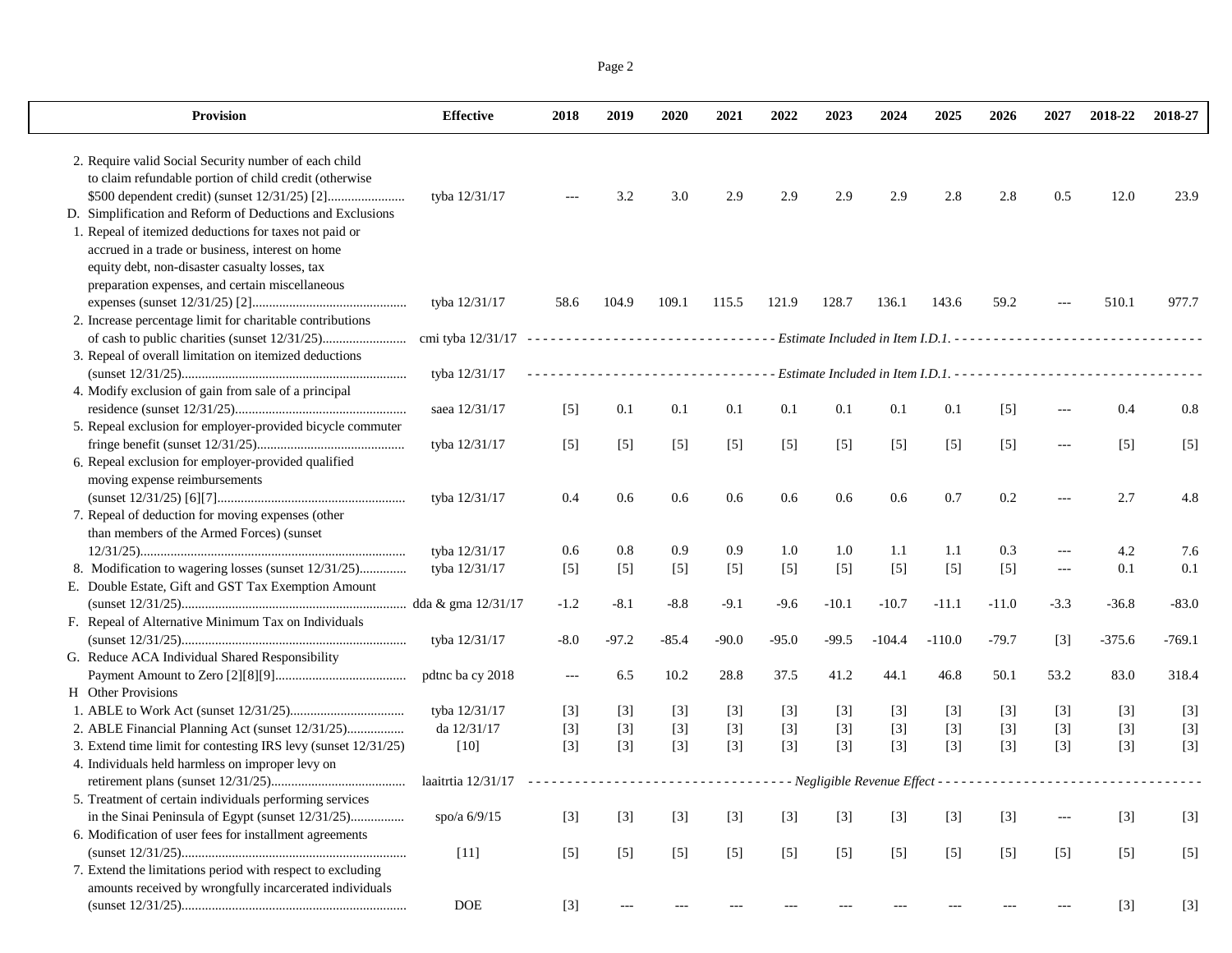Page 3

| <b>Provision</b>                                               | <b>Effective</b>       | 2018                     | 2019                | 2020     | 2021                 | 2022                     | 2023                  | 2024                  | 2025                  | 2026       | 2027                 | 2018-22  | 2018-27    |
|----------------------------------------------------------------|------------------------|--------------------------|---------------------|----------|----------------------|--------------------------|-----------------------|-----------------------|-----------------------|------------|----------------------|----------|------------|
| 8. Treatment of student loans discharged on account of         |                        |                          |                     |          |                      |                          |                       |                       |                       |            |                      |          |            |
|                                                                | doia 12/31/17          | $[3]$                    | $[3]$               | $[3]$    | $[3]$                | $[3]$                    | $[3]$                 | $[3]$                 | $[3]$                 | $[3]$      | $[3]$                | $[3]$    | $-0.1$     |
| 9. Double the deduction for educator expenses (sunset          |                        |                          |                     |          |                      |                          |                       |                       |                       |            |                      |          |            |
|                                                                | tyba 12/31/17          | $[3]$                    | $-0.2$              | $-0.2$   | $-0.2$               | $-0.2$                   | $-0.2$                | $-0.2$                | $-0.2$                | $-0.1$     | $\sim$ $\sim$ $\sim$ | $-0.8$   | $-1.5$     |
| 10. Simplified filing requirements for individuals over 65     |                        |                          |                     |          |                      |                          |                       |                       |                       |            |                      |          |            |
|                                                                | tyba DOE               |                          |                     |          |                      |                          |                       |                       |                       |            |                      |          |            |
| 11. Sense of the Senate to improve customer service and        |                        |                          |                     |          |                      |                          |                       |                       |                       |            |                      |          |            |
| protections for taxpayers by reinstating appropriate IRS       |                        |                          |                     |          |                      |                          |                       |                       |                       |            |                      |          |            |
|                                                                | <b>DOE</b>             |                          |                     |          |                      |                          |                       |                       |                       |            |                      |          |            |
| 12. Return preparation programs for low-income taxpayers       | <b>DOE</b>             |                          |                     |          |                      |                          | - No Revenue Effect - |                       |                       |            |                      |          |            |
| 13. Allow 529 contributions for the in utero (sunset 12/31/25) | tyba 12/31/17          | $[3]$                    | $[3]$               | $[3]$    | $[3]$                | $[3]$                    | $[3]$                 | $[3]$                 | $[3]$                 | $[3]$      | $[3]$                | $[3]$    | $-0.1$     |
| 14. Mississippi River Delta flooding relief (sunset            |                        |                          |                     |          |                      |                          |                       |                       |                       |            |                      |          |            |
|                                                                | <b>DOE</b>             | $-0.2$                   | $[3]$               | $[5]$    | $[5]$                | $[3]$                    | $[3]$                 | $[3]$                 | $[3]$                 | $[3]$      | $[3]$                | $-0.2$   | $-0.2$     |
|                                                                |                        | $-49.4$                  | $-157.2$            | $-142.4$ | $-125.3$             | $-117.7$                 | $-114.3$              | $-110.5$              | $-105.8$              | $-38.7$    | 75.3                 | $-591.6$ | $-885.9$   |
|                                                                |                        |                          |                     |          |                      |                          |                       |                       |                       |            |                      |          |            |
| <b>II. Business Tax Reform</b>                                 |                        |                          |                     |          |                      |                          |                       |                       |                       |            |                      |          |            |
| A. Tax Rates                                                   |                        |                          |                     |          |                      |                          |                       |                       |                       |            |                      |          |            |
|                                                                | tyba 12/31/18          | $-15.2$                  | -99.0               | $-138.6$ | $-141.9$             | $-143.2$                 | $-147.7$              | -152.5                | $-157.0$              | $-163.1$   | $-171.0$             | $-537.9$ | $-1,329.2$ |
| 2. Reduction of dividends received deduction percentages       | tyba 12/31/18          | $\scriptstyle \cdots$    | 0.4                 | 0.5      | 0.5                  | 0.6                      | 0.6                   | 0.6                   | 0.6                   | 0.6        | 0.7                  | 2.0      | 5.1        |
| B. Repeal of Alternative Minimum Tax on Corporations [2]       | tyba 12/31/17          | $-15.3$                  | $-8.3$              | $-4.5$   | $-4.7$               | $-1.3$                   | $-1.3$                | $-1.3$                | $-1.3$                | $-1.2$     | $-1.1$               | $-34.0$  | $-40.3$    |
| C. Small Business Reforms                                      |                        |                          |                     |          |                      |                          |                       |                       |                       |            |                      |          |            |
| 1. Increase section 179 expensing to \$1 million with a        |                        |                          |                     |          |                      |                          |                       |                       |                       |            |                      |          |            |
| phaseout range beginning at \$2.5 million and expand           |                        |                          |                     |          |                      |                          |                       |                       |                       |            |                      |          |            |
|                                                                | ppisi tyba 12/31/17    | $-3.5$                   | $-6.3$              | -4.3     | $-2.6$               | $-2.0$                   | $-1.5$                | $-1.1$                | $-0.9$                | $-0.9$     | -0.8                 | $-18.8$  | $-24.0$    |
|                                                                | $[13]$                 | $-8.7$                   | $-6.9$              | $-2.6$   | $-1.6$               | $-1.3$                   | $-1.2$                | $-1.2$                | $-1.3$                | $-1.4$     | $-1.4$               | $-21.1$  | $-27.6$    |
| D. Cost Recovery, etc.                                         |                        |                          |                     |          |                      |                          |                       |                       |                       |            |                      |          |            |
| 1. Limit net interest deductions to 30% of adjusted            |                        |                          |                     |          |                      |                          |                       |                       |                       |            |                      |          |            |
| taxable income, carryforward of denied deduction               | tyba 12/31/17          | 24.6                     | 39.2                | 30.6     | 30.4                 | 29.2                     | 28.7                  | 28.4                  | 30.4                  | 32.8       | 34.2                 | 153.8    | 308.1      |
| 2. Provide 100% bonus depreciation for five                    | ppisa &                |                          |                     |          |                      |                          |                       |                       |                       |            |                      |          |            |
|                                                                | sppoga 9/27/17         | $-36.2$                  | $-40.4$             | $-23.3$  | $-13.4$              | $-11.0$                  | 8.8                   | 22.3                  | 14.9                  | 10.6       | 6.4                  | $-124.3$ | $-61.3$    |
| 3. Expand eligibility for 100% expensing to film, television,  |                        |                          |                     |          |                      |                          |                       |                       |                       | 0.7        |                      |          |            |
| 4. Modifications to depreciation limitations on luxury         | Ppisa 9/27/17          | $-0.8$                   | $-1.6$              | $-1.3$   | $-1.0$               | $-0.8$                   | 0.3                   | 1.3                   | 1.0                   |            | 0.6                  | $-5.5$   | $-1.7$     |
|                                                                | ppisa 12/31/17         |                          |                     |          |                      |                          |                       |                       |                       |            |                      |          |            |
| 5. Modifications of treatment of certain farm property         | ppisa 12/31/17         | $[3]$                    |                     |          | $[3]$ $[3]$ $-0.1$   | $-0.2$                   | $-0.3$                | $-0.2$                |                       | $-0.1$ [3] | [3]                  | $-0.4$   | $-1.1$     |
| 6. Modification of net operating loss deduction                | lai tyba 12/31/17      | 13.0                     | 12.7                | 10.0     | 13.8                 | 21.1                     | 27.0                  | 25.5                  | 17.4                  | 9.5        | 5.9                  | 70.5     | 155.9      |
| 7. Repeal like-kind exchanges except for real property         | generally eca 12/31/17 | 0.6                      | 1.0                 | 1.3      | 1.8                  | 2.3                      | 2.9                   | 3.7                   | 4.5                   | 5.6        | 6.7                  | 7.0      | 30.5       |
| 8. Applicable recovery period for real property [15]           | ppisa 12/31/17         | $-0.4$                   | $-0.8$              | $-0.9$   | $-1.0$               | $-1.2$                   | $-1.3$                | $-1.2$                | $-1.4$                | $-1.6$     | $-1.3$               | $-4.4$   | $-11.1$    |
| 9. Amortization of research expenses, no phase in              | apoia 12/31/25         | $\hspace{0.05cm} \ldots$ | $\qquad \qquad - -$ | $\cdots$ | $\sim$ $\sim$ $\sim$ | $\hspace{0.05cm} \ldots$ | $\sim$ $\sim$ $\sim$  | $\scriptstyle \cdots$ | $\scriptstyle \cdots$ | 26.3       | 35.8                 | ---      | 62.1       |
| 10. Expensing of certain costs of replacing citrus plants      |                        |                          |                     |          |                      |                          |                       |                       |                       |            |                      |          |            |
|                                                                | apoia DOE              | $[3]$                    | $[3]$               | $[3]$    | $[3]$                | $[3]$                    | $[3]$                 | $[3]$                 | $[3]$                 | $[3]$      | $[3]$                | $[3]$    | $[3]$      |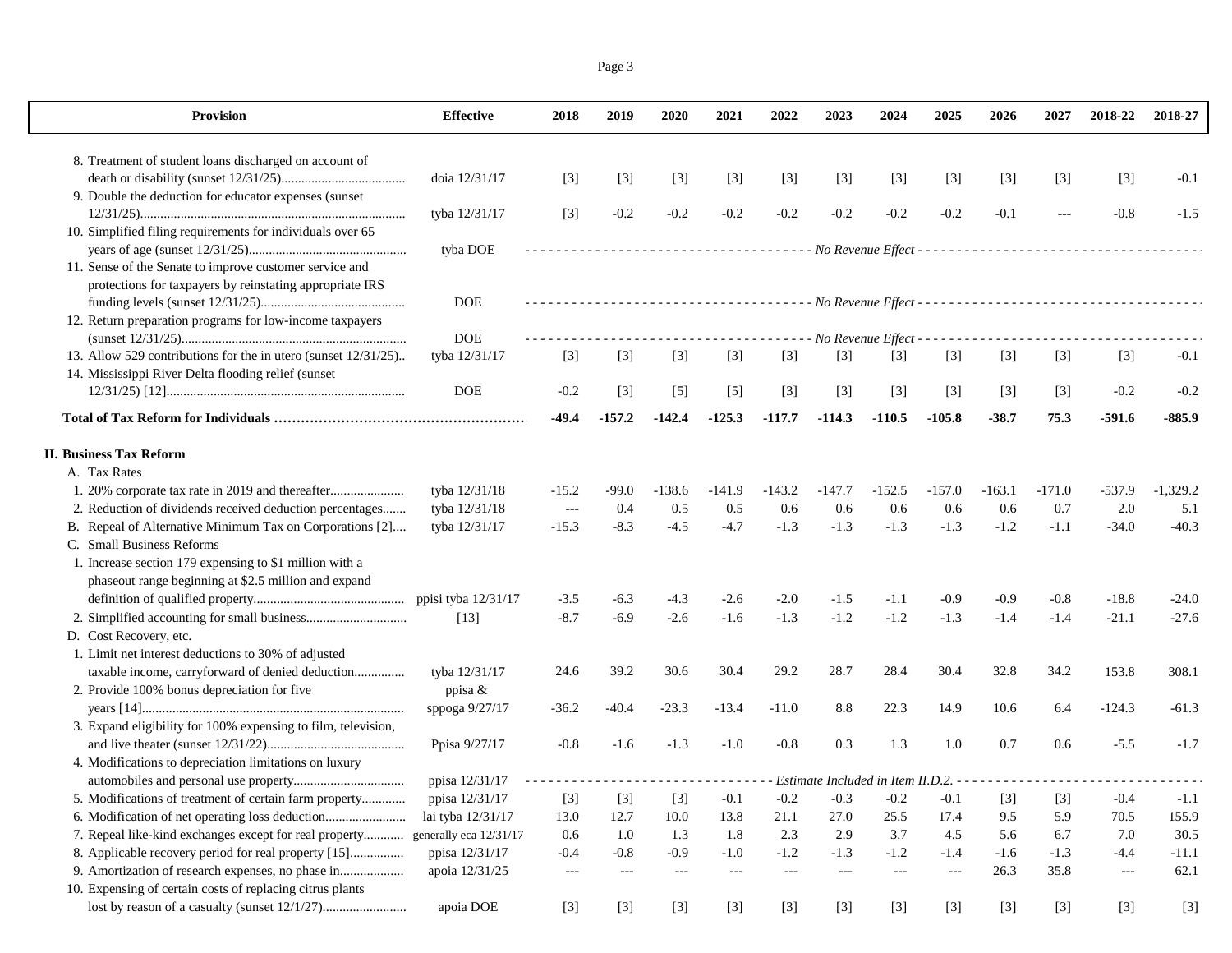|--|--|

| Provision                                                                 | <b>Effective</b>    | 2018   | 2019   | 2020   | 2021   | 2022   | 2023                               | 2024    | 2025  | 2026   | 2027   | 2018-22 | 2018-27 |
|---------------------------------------------------------------------------|---------------------|--------|--------|--------|--------|--------|------------------------------------|---------|-------|--------|--------|---------|---------|
| E. Business-Related Deductions                                            |                     |        |        |        |        |        |                                    |         |       |        |        |         |         |
| 1. Repeal of deduction for income attributable to domestic                |                     |        |        |        |        |        |                                    |         |       |        |        |         |         |
|                                                                           | tyba 12/31/18       | $-0.3$ | 3.4    | 7.9    | 8.7    | 9.1    | 9.5                                | 10.0    | 10.3  | 10.5   | 11.5   | 28.8    | 80.7    |
| 2. Limitation on deduction by employers of expenses for                   |                     |        |        |        |        |        |                                    |         |       |        |        |         |         |
| fringe benefits:                                                          |                     |        |        |        |        |        |                                    |         |       |        |        |         |         |
| a. Meals (with modification) and entertainment                            |                     |        |        |        |        |        |                                    |         |       |        |        |         |         |
|                                                                           | apoia 12/31/17      | 1.6    | 2.0    | 2.1    | 2.1    | 2.2    | 2.3                                | 2.4     | 2.5   | 2.8    | 2.9    | 10.0    | 22.9    |
|                                                                           | apoia 12/31/17      | 1.3    | 1.5    | 1.7    | 1.7    | 1.8    | 1.8                                | 1.8     | 1.9   | 1.9    | 2.0    | 7.9     | 17.4    |
| F. Accounting Methods                                                     |                     |        |        |        |        |        |                                    |         |       |        |        |         |         |
| 1. Certain special rules for taxable year of inclusion (in                |                     |        |        |        |        |        |                                    |         |       |        |        |         |         |
|                                                                           | tyba 12/31/17       | 1.9    | 2.0    | 1.6    | 1.6    | 0.6    | 0.2                                | 0.2     | 0.2   | 0.2    | 0.2    | 7.8     | 8.9     |
|                                                                           |                     |        |        |        |        |        |                                    |         |       |        |        |         |         |
| 2. Certain special rules for taxable year of inclusion                    |                     |        |        |        |        |        |                                    |         |       |        | 0.3    | 7.4     | 8.7     |
|                                                                           | tyba 12/31/17       | 1.3    | 2.1    | 1.5    | 1.5    | 0.9    | 0.2                                | $0.2\,$ | 0.3   | 0.3    |        |         |         |
| G. Business Credits                                                       |                     |        |        |        |        |        |                                    |         |       |        |        |         |         |
| 1. Modification of credit for clinical testing expenses for               |                     |        |        |        |        |        |                                    |         |       |        |        |         |         |
|                                                                           | apoii tyba 12/31/17 | 0.5    | 1.4    | 1.8    | 2.2    | 2.6    | 3.1                                | 3.7     | 4.2   | 4.8    | 5.3    | 8.6     | 29.7    |
|                                                                           | $[18]$              | $[5]$  | 0.2    | 0.4    | 0.5    | 0.5    | 0.5                                | 0.6     | 0.6   | 0.6    | 0.6    | 1.5     | 4.3     |
| 3. Repeal of deduction for certain unused business credits                | tyba 12/31/17       | $  -$  |        |        |        |        | - Negligible Revenue Effect - -    |         |       |        |        |         |         |
| 4. Provide a tax credit to certain employers who                          |                     |        |        |        |        |        |                                    |         |       |        |        |         |         |
| provide family and medical leave (sunset 12/31/19)                        | tyba 12/31/17       | $-0.7$ | $-1.5$ | $-1.1$ | $-0.5$ | $-0.3$ | $-0.2$                             |         |       |        |        | $-4.1$  | $-4.3$  |
| H. Banks and Financial Instruments                                        |                     |        |        |        |        |        |                                    |         |       |        |        |         |         |
|                                                                           | tyba 12/31/17       | 0.8    | 1.8    | 1.4    | 1.4    | 1.4    | 1.5                                | 1.5     | 1.5   | 1.6    | 1.6    | 6.8     | 14.5    |
|                                                                           | ar bia 12/31/17     | 0.4    | 1.1    | 1.4    | 1.7    | 1.9    | 2.0                                | 2.0     | 2.1   | 2.1    | 2.1    | 6.5     | 16.8    |
| 3. Cost basis of specified securities determined without                  |                     |        |        |        |        |        |                                    |         |       |        |        |         |         |
|                                                                           | seaoda 12/31/17     | 0.3    | 0.4    | 0.4    | 0.2    | 0.2    | 0.2                                | $0.2\,$ | 0.2   | 0.3    | 0.3    | 1.5     | 2.7     |
| I. Compensation                                                           |                     |        |        |        |        |        |                                    |         |       |        |        |         |         |
| 1. Modification of limitation on excessive employee                       |                     |        |        |        |        |        |                                    |         |       |        |        |         |         |
|                                                                           | tyba 12/31/17       | 0.2    | 1.4    | 0.8    | 0.8    | 0.9    | 0.8                                | 0.8     | 0.8   | 0.8    | 0.8    | 4.1     | 8.3     |
| 2. 20% excise tax on excess tax-exempt organization                       |                     |        |        |        |        |        |                                    |         |       |        |        |         |         |
|                                                                           | tyba 12/31/17       | 0.3    | 0.4    | 0.4    | 0.4    | 0.4    | 0.4                                | 0.4     | 0.4   | 0.4    | 0.3    | 1.7     | 3.6     |
|                                                                           | [19]                | $-0.2$ | $-0.3$ | $-0.2$ | $-0.2$ | $-0.1$ | $-0.1$                             | $[5]$   | $[5]$ | $-0.1$ | $-0.1$ | $-1.0$  | $-1.2$  |
| J. Insurance                                                              |                     |        |        |        |        |        |                                    |         |       |        |        |         |         |
| 1. Net operating losses of life insurance companies                       | tyba 12/31/17       |        |        |        |        |        | Estimate Included in Item II.D.6 - |         |       |        |        |         |         |
| 2. Repeal of small life insurance company deduction                       | tyba 12/31/17       | $[5]$  | $[5]$  | $[5]$  | $[5]$  | $[5]$  | $[5]$                              | $[5]$   | $[5]$ | $[5]$  | $[5]$  | 0.1     | 0.2     |
|                                                                           | tyba 12/31/17       | 0.2    | 0.1    | 0.1    | 0.1    | 0.1    | 0.1                                | 0.1     | 0.1   | 0.1    | 0.1    | 0.6     | 1.3     |
| 4. Repeal of special rule for distributions to shareholders               |                     |        |        |        |        |        |                                    |         |       |        |        |         |         |
| from pre-1984 policyholders surplus account                               | tyba 12/31/17       | $[5]$  | $[5]$  | $[5]$  | $[5]$  | $[5]$  | $[5]$                              | $[5]$   | $[5]$ | $[5]$  | $[5]$  | $[5]$   | $[5]$   |
| 5. Modification of proration rules for property and                       |                     |        |        |        |        |        |                                    |         |       |        |        |         |         |
|                                                                           | tyba 12/31/17       | 0.2    | 0.3    | 0.2    | 0.2    | 0.2    | 0.2                                | 0.2     | 0.2   | 0.2    | 0.2    | 1.1     | 2.2     |
|                                                                           | tyba 12/31/17       | $[5]$  | $[5]$  | $[5]$  | $[5]$  | $[5]$  | $[5]$                              | $[5]$   | $[5]$ | $[5]$  | $[5]$  | $[5]$   | $[5]$   |
| 7. Capitalization of certain policy acquisition expenses                  | tyba 12/31/17       | 0.4    | 1.5    | 2.1    | 2.2    | 2.4    | 2.5                                | 2.7     | 2.9   | 3.1    | 3.2    | 8.6     | 23.0    |
| 8. Tax reporting for life settlement transactions generally tyba 12/31/17 |                     | $[3]$  | $[3]$  | $[5]$  | $[5]$  | $[5]$  | $[5]$                              | $[5]$   | $[5]$ | 0.1    | 0.1    | $[5]$   | 0.2     |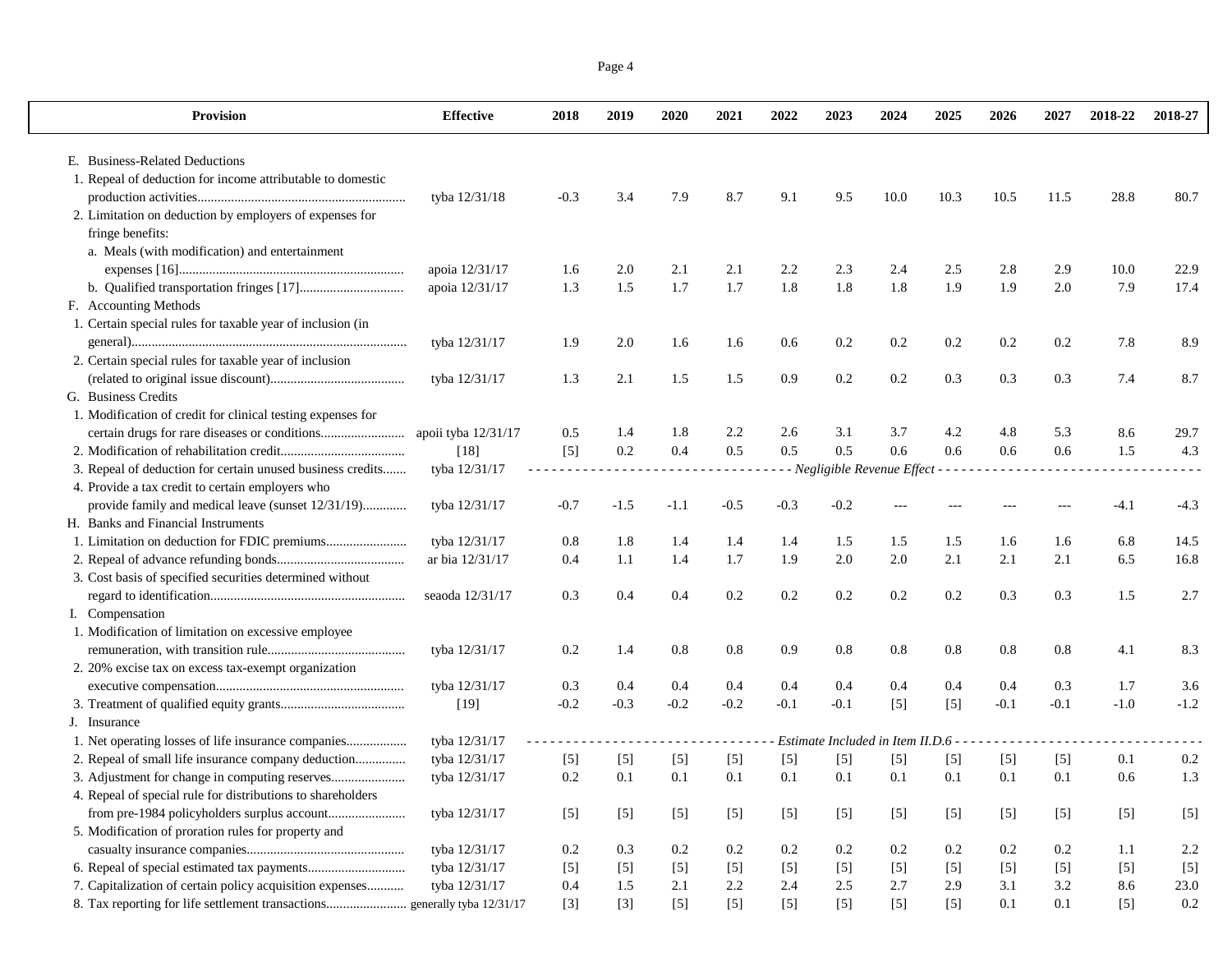| Page 5 |  |
|--------|--|
|        |  |

| Provision                                                                                                              | <b>Effective</b>    | 2018  | 2019  | 2020  | 2021   | 2022    | 2023  | 2024                                                  | 2025    | 2026   | 2027   | 2018-22                                                                                             | 2018-27 |
|------------------------------------------------------------------------------------------------------------------------|---------------------|-------|-------|-------|--------|---------|-------|-------------------------------------------------------|---------|--------|--------|-----------------------------------------------------------------------------------------------------|---------|
|                                                                                                                        |                     |       |       |       |        |         |       |                                                       |         |        |        |                                                                                                     |         |
| 10. Exception to transfer for valuable consideration rules                                                             | ta 12/31/17         |       |       |       |        |         |       |                                                       |         |        |        | --------------------------------- Estimate Included in Item II.J.8. ------------------------------- |         |
| K. Partnerships                                                                                                        |                     |       |       |       |        |         |       |                                                       |         |        |        |                                                                                                     |         |
| 1. Tax gain on the sale of a partnership interest on look-thru                                                         | saea 12/31/17       | $[5]$ | 0.2   | 0.3   | 0.3    | 0.4     | 0.5   | 0.5                                                   | 0.5     | 0.5    | 0.6    | 1.2                                                                                                 | 3.8     |
| 2. Expand the definition of substantial built-in loss for                                                              |                     |       |       |       |        |         |       |                                                       |         |        |        |                                                                                                     |         |
|                                                                                                                        | topia 12/31/17      | $[5]$ | $[5]$ | 0.1   | 0.1    | 0.1     | 0.1   | 0.1                                                   | 0.1     | 0.1    | 0.1    | 0.2                                                                                                 | 0.5     |
| 3. Charitable contributions and foreign taxes taken into                                                               |                     |       |       |       |        |         |       |                                                       |         |        |        |                                                                                                     |         |
| account in determining limitation on allowance of                                                                      |                     |       |       |       |        |         |       |                                                       |         |        |        |                                                                                                     |         |
|                                                                                                                        | tyba 12/31/17       | $[5]$ | 0.1   | 0.1   | 0.1    | 0.1     | 0.1   | 0.1                                                   | 0.1     | 0.2    | 0.2    | 0.5                                                                                                 | 1.2     |
| L. Tax-Exempt Organizations                                                                                            |                     |       |       |       |        |         |       |                                                       |         |        |        |                                                                                                     |         |
| 1. Excise tax based on investment income of private                                                                    |                     |       |       |       |        |         |       |                                                       |         |        |        |                                                                                                     |         |
|                                                                                                                        | tyba 12/31/17       | 0.2   | 0.2   | 0.2   | 0.2    | 0.3     | 0.3   | 0.3                                                   | 0.3     | 0.3    | 0.3    | 1.2                                                                                                 | 2.5     |
| 2. Name and logo royalties treated as unrelated business                                                               |                     |       |       |       |        |         |       |                                                       |         |        |        |                                                                                                     |         |
|                                                                                                                        | tyba 12/31/17       | 0.2   | 0.2   | 0.2   | 0.2    | 0.2     | 0.2   | 0.2                                                   | $0.2\,$ | 0.2    | 0.3    | 0.8                                                                                                 | 2.0     |
| 3. Unrelated business taxable income separately computed                                                               | generally           |       |       |       |        |         |       |                                                       |         |        |        |                                                                                                     |         |
|                                                                                                                        | tyba 12/31/17       | 0.3   | 0.3   | 0.3   | 0.3    | 0.3     | 0.3   | 0.3                                                   | 0.3     | 0.3    | 0.4    | 1.6                                                                                                 | 3.2     |
|                                                                                                                        |                     |       |       |       |        |         |       |                                                       |         |        |        |                                                                                                     |         |
| 4. Repeal tax-exempt status for professional sports leagues<br>5. Modification of taxes on excess benefit transactions | tyba 12/31/17       | $[5]$ | $[5]$ | $[5]$ | $[5]$  | $[5]$   | $[5]$ | $[5]$                                                 | $[5]$   | $[5]$  | $[5]$  | $[5]$                                                                                               | 0.1     |
|                                                                                                                        |                     |       |       |       |        |         |       |                                                       |         |        |        |                                                                                                     |         |
|                                                                                                                        | tyba 12/31/17       |       |       |       | .      |         |       | - - Negligible Revenue Effect - - - - - - - - - - - - |         |        |        |                                                                                                     |         |
| 6. Exception to private foundation excess business holdings                                                            |                     |       |       |       |        |         |       |                                                       |         |        |        |                                                                                                     |         |
|                                                                                                                        | tyba 12/31/17       | $[5]$ | $[5]$ | $[5]$ | $[5]$  | $[5]$   | $[5]$ | $[5]$                                                 | $[5]$   | $[5]$  | $[5]$  | $[5]$                                                                                               | $[5]$   |
| 7. Charitable deduction not allowed for amounts paid in                                                                |                     |       |       |       |        |         |       |                                                       |         |        |        |                                                                                                     |         |
| exchange for college athletic event seating rights                                                                     | cmi tyba 12/31/17   | 0.2   | 0.2   | 0.2   | 0.2    | $0.2\,$ | 0.2   | 0.2                                                   | 0.2     | 0.2    | 0.2    | 0.9                                                                                                 | 1.9     |
| 8. Repeal substantiation exception for charitable                                                                      |                     |       |       |       |        |         |       |                                                       |         |        |        |                                                                                                     |         |
|                                                                                                                        |                     |       |       |       |        |         |       |                                                       |         |        |        |                                                                                                     |         |
| M. Retirement Savings                                                                                                  |                     |       |       |       |        |         |       |                                                       |         |        |        |                                                                                                     |         |
| 1. Conformity of contribution limits for employer-sponsored                                                            | pyba &              |       |       |       |        |         |       |                                                       |         |        |        |                                                                                                     |         |
|                                                                                                                        | tyba 12/31/17       | 0.1   | 0.1   | 0.1   | 0.2    | 0.2     | 0.2   | 0.2                                                   | 0.2     | 0.2    | 0.2    | 0.7                                                                                                 | 1.7     |
| 2. Repeal of special rule permitting recharacterization                                                                |                     |       |       |       |        |         |       |                                                       |         |        |        |                                                                                                     |         |
|                                                                                                                        | tyba 12/31/17       | $[5]$ | $[5]$ | $[5]$ | $[5]$  | $[5]$   | 0.1   | 0.1                                                   | 0.1     | 0.1    | 0.1    | 0.2                                                                                                 | 0.5     |
| 3. Length of service awards for public safety                                                                          |                     |       |       |       |        |         |       |                                                       |         |        |        |                                                                                                     |         |
|                                                                                                                        | tyba 12/31/17       | $[3]$ | $[3]$ | $[3]$ | $[3]$  | $[3]$   | $[3]$ | $-0.1$                                                | $-0.1$  | $-0.1$ | $-0.1$ | $-0.1$                                                                                              | $-0.5$  |
| 4. Extended rollover period for certain plan loan offsets                                                              | tyba 12/31/17       |       |       |       |        |         |       | - - Negligible Revenue Effect - - - - - - - - - - -   |         |        |        |                                                                                                     |         |
| N. Other Provisions                                                                                                    |                     |       |       |       |        |         |       |                                                       |         |        |        |                                                                                                     |         |
| 1. Modify tax treatment of Alaska Native Corporations and                                                              |                     |       |       |       |        |         |       |                                                       |         |        |        |                                                                                                     |         |
|                                                                                                                        | $[21]$              | $[3]$ | $[3]$ | $[3]$ | $[3]$  | $[3]$   | $[3]$ | $[3]$                                                 | $[3]$   | $[3]$  | $[3]$  | $[3]$                                                                                               | $-0.1$  |
| 2. Modification of low income housing                                                                                  | generally           |       |       |       |        |         |       |                                                       |         |        |        |                                                                                                     |         |
|                                                                                                                        | 12/31/17            |       |       |       | ------ |         |       |                                                       |         |        |        |                                                                                                     |         |
| 3. Expansion of qualifying beneficiaries of an electing small                                                          |                     |       |       |       |        |         |       |                                                       |         |        |        |                                                                                                     |         |
| business trust, and modify charitable contribution                                                                     | $1/1/18$ feoqb $\&$ |       |       |       |        |         |       |                                                       |         |        |        |                                                                                                     |         |
|                                                                                                                        | tyba 12/31/17 fc    | $[3]$ | $[3]$ | $[3]$ | $[3]$  | $[3]$   | $[3]$ | $[3]$                                                 | $[3]$   | $[3]$  | $[3]$  | $-0.1$                                                                                              | $-0.3$  |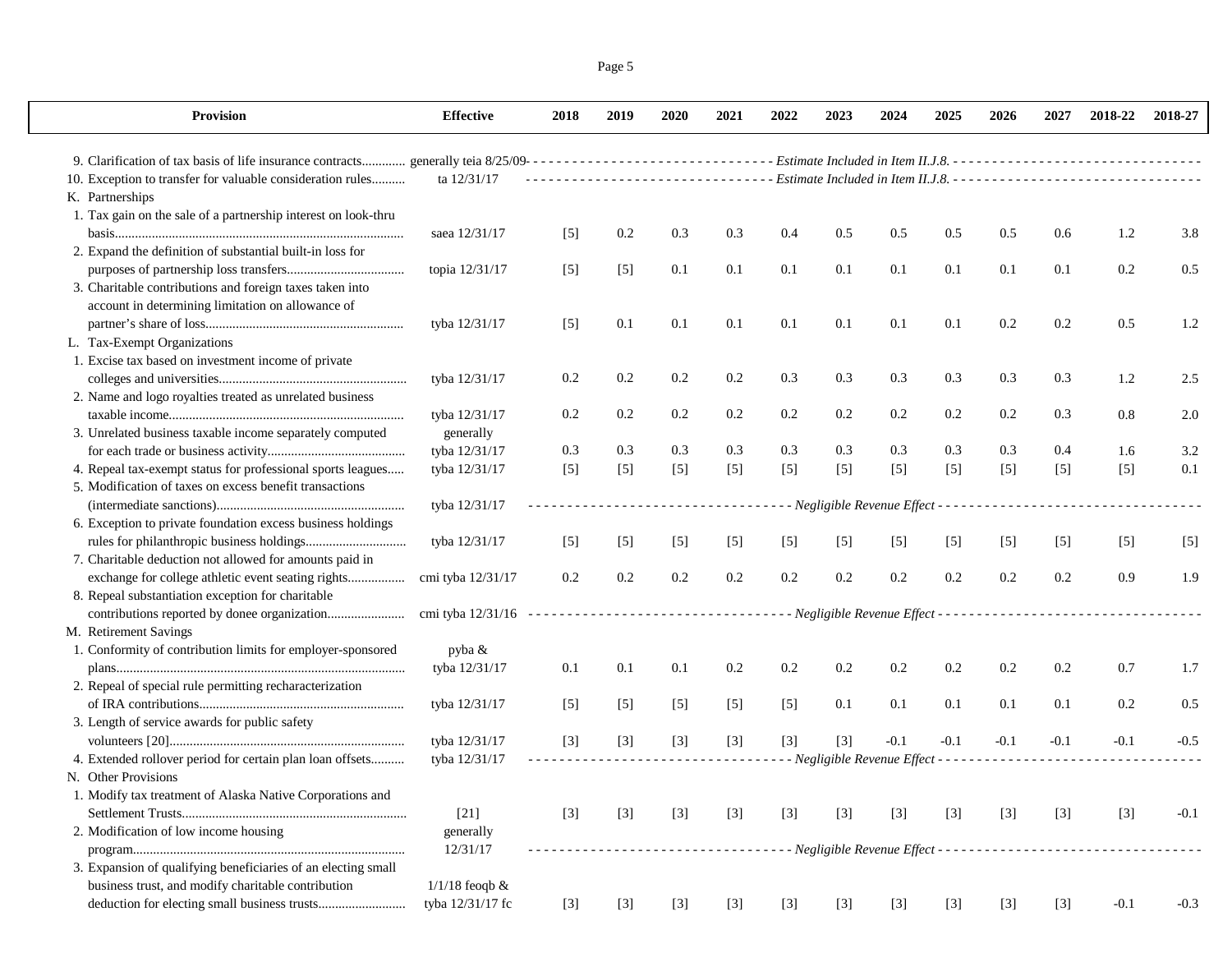| Page 6 |  |
|--------|--|
|        |  |

| <b>Provision</b>                                             | <b>Effective</b> | 2018    | 2019    | 2020     | 2021    | 2022    | 2023              | 2024    | 2025    | 2026    | 2027              | 2018-22  | 2018-27  |
|--------------------------------------------------------------|------------------|---------|---------|----------|---------|---------|-------------------|---------|---------|---------|-------------------|----------|----------|
| 4. Craft Beverage Modernization and Tax Reform               | generally        |         |         |          |         |         |                   |         |         |         |                   |          |          |
|                                                              | 1/1/18           | $-1.6$  | $-1.5$  | $-1.1$   |         |         |                   |         |         |         |                   | $-4.2$   | $-4.2$   |
| 5. Exempt amounts paid for aircraft management services      |                  |         |         |          |         |         |                   |         |         |         |                   |          |          |
| from the excise taxes imposed on transportation by air       | apa DOE          | $[3]$   | $[3]$   | $[3]$    | $[3]$   | $[3]$   | $[3]$             | $[3]$   | $[3]$   | $[3]$   | $[3]$             | $[3]$    | $[3]$    |
|                                                              | $DOE$            | $-1.2$  | $-1.7$  | $-1.6$   | $-1.7$  | $-1.6$  | $-1.5$            | $-1.5$  | $-1.6$  | 8.1     | 2.7               | $-7.7$   | $-1.6$   |
| 7. Deny deduction for settlements subject to a nondisclosure |                  |         |         |          |         |         |                   |         |         |         |                   |          |          |
| agreement paid in connection with sexual harassment          | apoia DOE        | $[5]$   | $[5]$   | $[5]$    | $[5]$   | $[5]$   | $\lceil 5 \rceil$ | $[5]$   | $[5]$   | $[5]$   | $[5]$             | $[5]$    | $[5]$    |
| 8. Uniform treatment of expenses in contingency fee          |                  |         |         |          |         |         |                   |         |         |         |                   |          |          |
|                                                              | eacpoii tyba DOE | $[5]$   | 0.1     | 0.1      | 0.1     | 0.1     | $[5]$             | $[5]$   | $[5]$   | $[5]$   | $\lceil 5 \rceil$ | 0.4      | 0.5      |
| 9. Expand provision relating to the non-deductibility        |                  |         |         |          |         |         |                   |         |         |         |                   |          |          |
|                                                              | apoiooa DOE      | $[5]$   | $[5]$   | $[5]$    | $[5]$   | $[5]$   | $[5]$             | $[5]$   | $[5]$   | $[5]$   | $[5]$             | 0.1      | 0.1      |
|                                                              |                  | $-35.6$ | $-94.0$ | $-111.7$ | $-95.3$ | $-82.8$ | $-59.4$           | $-48.5$ | $-64.7$ | $-42.3$ | -48.9             | -419.5   | $-683.4$ |
| <b>III.</b> International Tax Reform                         |                  |         |         |          |         |         |                   |         |         |         |                   |          |          |
| A. Establishment of Participation Exemption System for       |                  |         |         |          |         |         |                   |         |         |         |                   |          |          |
| Taxation of Foreign Income                                   |                  |         |         |          |         |         |                   |         |         |         |                   |          |          |
| 1. Deduction for dividends received by domestic              |                  |         |         |          |         |         |                   |         |         |         |                   |          |          |
|                                                              | $[22]$           | $-17.6$ | $-26.3$ | $-18.2$  | $-20.1$ | $-20.5$ | $-20.4$           | $-21.7$ | $-22.7$ | $-23.3$ | $-24.6$           | $-102.8$ | $-215.5$ |
| 2. Special rules relating to sales or transfers involving    | dri tyba &       |         |         |          |         |         |                   |         |         |         |                   |          |          |
|                                                              | Ta 12/31/17      | 0.2     | 0.2     | 0.5      | 0.8     | 1.2     | 1.4               | 1.6     | 1.5     | 1.7     | 2.2               | 2.9      | 11.3     |
| 3. Treatment of deferred foreign income upon transition      |                  |         |         |          |         |         |                   |         |         |         |                   |          |          |
| to participation exemption system of taxation and            |                  |         |         |          |         |         |                   |         |         |         |                   |          |          |
| mandatory inclusion at two-tier rate (5-percent rate         |                  |         |         |          |         |         |                   |         |         |         |                   |          |          |
| for illiquid assets, 10-percent rate for liquid assets)      | $[23]$           | 45.2    | 21.5    | 5.9      | 6.5     | 7.5     | 15.9              | 29.9    | 41.6    | 18.8    | $-8.1$            | 86.7     | 184.8    |
| B. Rules Related to Passive and Mobile Income                |                  |         |         |          |         |         |                   |         |         |         |                   |          |          |
| 1. Current year inclusion of global intangible low-taxed     |                  |         |         |          |         |         |                   |         |         |         |                   |          |          |
| income, with deduction, by United States shareholders        | $[22]$           | 19.6    | 24.6    | 9.7      | 9.4     | 9.0     | 8.6               | 8.9     | 8.9     | 15.1    | 21.3              | 72.3     | 135.0    |
| 2. Deduction for foreign-derived intangible income derived   |                  |         |         |          |         |         |                   |         |         |         |                   |          |          |
|                                                              | tyba 12/31/17    | $-1.3$  | 3.7     | 6.8      | 6.4     | 0.3     | $-11.4$           | $-15.8$ | $-19.9$ | $-17.8$ | $-15.3$           | 15.9     | $-64.4$  |
| 3. Special rules for transfers of intangible property from   |                  |         |         |          |         |         |                   |         |         |         |                   |          |          |
| controlled foreign corporations to United States             |                  |         |         |          |         |         |                   |         |         |         |                   |          |          |
|                                                              | $[24]$           | $-3.9$  | $-7.3$  | $-8.9$   | $-12.1$ | $-8.3$  | $-0.9$            | 1.7     | 1.8     | 1.9     | 1.9               | $-40.6$  | $-34.1$  |
| C. Other Modifications of Subpart F Provisions               |                  |         |         |          |         |         |                   |         |         |         |                   |          |          |
| 1. Elimination of inclusion of foreign base company          |                  |         |         |          |         |         |                   |         |         |         |                   |          |          |
|                                                              | $[22]$           | $-0.1$  | $-0.3$  | $-0.3$   | $-0.3$  | $-0.4$  | $-0.4$            | $-0.4$  | $-0.5$  | $-0.5$  | $-0.6$            | $-1.4$   | $-4.0$   |
| 2. Inflation adjustment of de minimis exception for          |                  |         |         |          |         |         |                   |         |         |         |                   |          |          |
|                                                              | $[22]$           | $[3]$   | $[3]$   | $[3]$    | $[3]$   | $[3]$   | $[3]$             | $[3]$   | $[3]$   | $[3]$   | $[3]$             | $-0.2$   | $-0.4$   |
| 3. Repeal of inclusion based on withdrawal of previously     |                  |         |         |          |         |         |                   |         |         |         |                   |          |          |
| excluded subpart F income from qualified investment          | $[22]$           | $[3]$   | $[3]$   | $[3]$    | $[3]$   | $[3]$   | $[3]$             | $[3]$   | $[3]$   | $[3]$   | $[3]$             | $[3]$    | $[3]$    |
| 4. Modification of stock attribution rules for determining   |                  |         |         |          |         |         |                   |         |         |         |                   |          |          |
|                                                              | $[23]$           |         |         |          |         |         |                   |         |         |         |                   |          |          |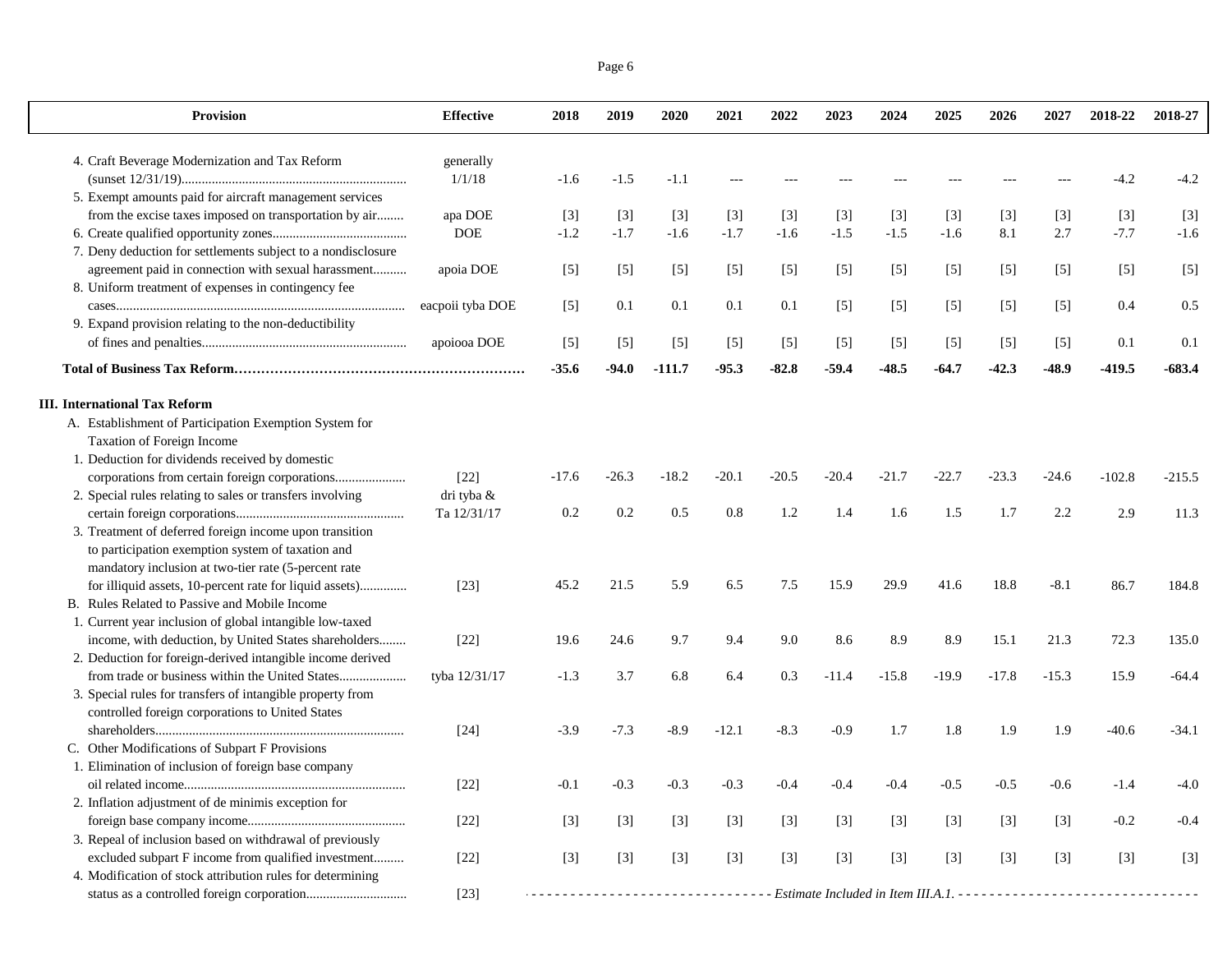| Page 7 |  |
|--------|--|

 $\mathbf{L}$ 

| 0.1<br>0.1<br>0.1<br>5. Modification of definition of United States shareholder<br>$[22]$<br>0.2<br>0.2<br>0.1<br>0.1<br>0.1<br>0.1<br>0.1<br>0.8<br>1.4<br>6. Elimination of requirement that corporation must be<br>controlled for 30 days before subpart F inclusions apply<br>$[22]$<br>0.1<br>$[5]$<br>0.2<br>0.4<br>$[5]$<br>$[5]$<br>$[5]$<br>$[5]$<br>$[5]$<br>$[5]$<br>$[5]$<br>$[5]$<br>7. Look-thru rule for controlled foreign corporations<br>$-0.8$<br>$-1.2$<br>$-1.3$<br>$-1.4$<br>$-1.5$<br>$-1.7$<br>$-1.8$<br>$-2.0$<br>$-3.3$<br>$[25]$<br>$-11.8$<br>$---$<br>$ -$<br>8. Corporations eligible for deduction for dividends from<br>controlled foreign corporations exempt from subpart F to<br>$[22]$<br>$-0.2$<br>$-0.2$<br>$-0.2$<br>$-0.2$<br>$-0.2$<br>$-0.2$<br>$-0.2$<br>$-0.2$<br>$-0.2$<br>$-1.0$<br>$-2.0$<br>$-0.1$<br>D. Prevention of Base Erosion<br>1. Denial of deduction for interest expense of United States<br>shareholders which are members of worldwide affiliated<br>0.8<br>0.7<br>0.9<br>1.2<br>tyba 12/31/17<br>0.5<br>0.8<br>0.7<br>0.9<br>1.0<br>1.3<br>3.5<br>8.8<br>2. Limitation on income shifting through intangible<br>0.2<br>0.2<br>0.5<br>Ta tyba 12/31/17<br>0.1<br>0.1<br>0.1<br>0.1<br>0.1<br>0.1<br>0.1<br>0.2<br>1.3<br>3. Certain related party amounts paid or accrued in<br>tyba 12/31/17<br>Estimate Included in Item III.A.1. -<br>- - - -<br>4. Termination of special rules for domestic international<br>0.7<br>0.7<br>0.7<br>tyba 12/31/18<br>0.3<br>0.5<br>0.6<br>0.6<br>0.6<br>0.6<br>2.0<br>5.3<br>5. Surrogate foreign corporations not eligible for<br>0.1<br>0.1<br>0.1<br>0.1<br>0.1<br>0.1<br>0.1<br>0.1<br>0.1<br>0.3<br>0.7<br>0.1<br>dpa 12/31/17<br>E. Modifications Related to Foreign Tax Credit System<br>1. Repeal of section 902 indirect foreign tax credits;<br>determination of section 960 credit on current year<br>$[22]$<br>.<br>2. Separate foreign tax credit limitation basket for<br>tyba 12/31/17<br>- Estimate Included in Item III.B.1. - - - - - - - - - - - - - - - - -<br>.<br>3. Acceleration of election to allocate interest, etc., on a<br>$-0.3$<br>$-0.7$<br>$-0.4$<br>tyba 12/31/17<br>$-0.6$<br>$-2.0$<br>$-2.0$<br>4. Source of income from sales of inventory determined<br>0.1<br>tyba 12/31/17<br>0.1<br>0.1<br>0.1<br>0.1<br>0.1<br>0.1<br>0.1<br>0.1<br>0.1<br>0.3<br>0.5<br>F. Inbound Provisions<br>12.1<br>13.4<br>20.2<br>26.3<br>49.2<br>apoaa 12/31/17<br>3.8<br>9.3<br>11.4<br>12.6<br>14<br>14.6<br>137.6<br>G. Other Provisions<br>1. Taxation of passenger cruise gross income of foreign<br>0.1<br>0.1<br>tyba 12/31/17<br>0.1<br>0.1<br>0.1<br>0.1<br>0.1<br>0.1<br>0.1<br>0.1<br>0.4<br>0.7<br>2. Restriction on insurance business exception to passive<br>0.2<br>0.2<br>0.2<br>tyba 12/31/17<br>0.1<br>0.1<br>0.1<br>0.1<br>0.1<br>0.1<br>0.1<br>0.5<br>1.1<br>3. Repeal of fair market value method of interest | <b>Provision</b> | <b>Effective</b> | 2018 | 2019 | 2020 | 2021 | 2022 | 2023 | 2024 | 2025 | 2026 | 2027 | 2018-22 | 2018-27 |
|-------------------------------------------------------------------------------------------------------------------------------------------------------------------------------------------------------------------------------------------------------------------------------------------------------------------------------------------------------------------------------------------------------------------------------------------------------------------------------------------------------------------------------------------------------------------------------------------------------------------------------------------------------------------------------------------------------------------------------------------------------------------------------------------------------------------------------------------------------------------------------------------------------------------------------------------------------------------------------------------------------------------------------------------------------------------------------------------------------------------------------------------------------------------------------------------------------------------------------------------------------------------------------------------------------------------------------------------------------------------------------------------------------------------------------------------------------------------------------------------------------------------------------------------------------------------------------------------------------------------------------------------------------------------------------------------------------------------------------------------------------------------------------------------------------------------------------------------------------------------------------------------------------------------------------------------------------------------------------------------------------------------------------------------------------------------------------------------------------------------------------------------------------------------------------------------------------------------------------------------------------------------------------------------------------------------------------------------------------------------------------------------------------------------------------------------------------------------------------------------------------------------------------------------------------------------------------------------------------------------------------------------------------------------------------------------------------------------------------------------------------------------------------------------------------------------------------------------------------------------------------------------------------------------------------------------------------|------------------|------------------|------|------|------|------|------|------|------|------|------|------|---------|---------|
|                                                                                                                                                                                                                                                                                                                                                                                                                                                                                                                                                                                                                                                                                                                                                                                                                                                                                                                                                                                                                                                                                                                                                                                                                                                                                                                                                                                                                                                                                                                                                                                                                                                                                                                                                                                                                                                                                                                                                                                                                                                                                                                                                                                                                                                                                                                                                                                                                                                                                                                                                                                                                                                                                                                                                                                                                                                                                                                                                       |                  |                  |      |      |      |      |      |      |      |      |      |      |         |         |
|                                                                                                                                                                                                                                                                                                                                                                                                                                                                                                                                                                                                                                                                                                                                                                                                                                                                                                                                                                                                                                                                                                                                                                                                                                                                                                                                                                                                                                                                                                                                                                                                                                                                                                                                                                                                                                                                                                                                                                                                                                                                                                                                                                                                                                                                                                                                                                                                                                                                                                                                                                                                                                                                                                                                                                                                                                                                                                                                                       |                  |                  |      |      |      |      |      |      |      |      |      |      |         |         |
|                                                                                                                                                                                                                                                                                                                                                                                                                                                                                                                                                                                                                                                                                                                                                                                                                                                                                                                                                                                                                                                                                                                                                                                                                                                                                                                                                                                                                                                                                                                                                                                                                                                                                                                                                                                                                                                                                                                                                                                                                                                                                                                                                                                                                                                                                                                                                                                                                                                                                                                                                                                                                                                                                                                                                                                                                                                                                                                                                       |                  |                  |      |      |      |      |      |      |      |      |      |      |         |         |
|                                                                                                                                                                                                                                                                                                                                                                                                                                                                                                                                                                                                                                                                                                                                                                                                                                                                                                                                                                                                                                                                                                                                                                                                                                                                                                                                                                                                                                                                                                                                                                                                                                                                                                                                                                                                                                                                                                                                                                                                                                                                                                                                                                                                                                                                                                                                                                                                                                                                                                                                                                                                                                                                                                                                                                                                                                                                                                                                                       |                  |                  |      |      |      |      |      |      |      |      |      |      |         |         |
|                                                                                                                                                                                                                                                                                                                                                                                                                                                                                                                                                                                                                                                                                                                                                                                                                                                                                                                                                                                                                                                                                                                                                                                                                                                                                                                                                                                                                                                                                                                                                                                                                                                                                                                                                                                                                                                                                                                                                                                                                                                                                                                                                                                                                                                                                                                                                                                                                                                                                                                                                                                                                                                                                                                                                                                                                                                                                                                                                       |                  |                  |      |      |      |      |      |      |      |      |      |      |         |         |
|                                                                                                                                                                                                                                                                                                                                                                                                                                                                                                                                                                                                                                                                                                                                                                                                                                                                                                                                                                                                                                                                                                                                                                                                                                                                                                                                                                                                                                                                                                                                                                                                                                                                                                                                                                                                                                                                                                                                                                                                                                                                                                                                                                                                                                                                                                                                                                                                                                                                                                                                                                                                                                                                                                                                                                                                                                                                                                                                                       |                  |                  |      |      |      |      |      |      |      |      |      |      |         |         |
|                                                                                                                                                                                                                                                                                                                                                                                                                                                                                                                                                                                                                                                                                                                                                                                                                                                                                                                                                                                                                                                                                                                                                                                                                                                                                                                                                                                                                                                                                                                                                                                                                                                                                                                                                                                                                                                                                                                                                                                                                                                                                                                                                                                                                                                                                                                                                                                                                                                                                                                                                                                                                                                                                                                                                                                                                                                                                                                                                       |                  |                  |      |      |      |      |      |      |      |      |      |      |         |         |
|                                                                                                                                                                                                                                                                                                                                                                                                                                                                                                                                                                                                                                                                                                                                                                                                                                                                                                                                                                                                                                                                                                                                                                                                                                                                                                                                                                                                                                                                                                                                                                                                                                                                                                                                                                                                                                                                                                                                                                                                                                                                                                                                                                                                                                                                                                                                                                                                                                                                                                                                                                                                                                                                                                                                                                                                                                                                                                                                                       |                  |                  |      |      |      |      |      |      |      |      |      |      |         |         |
|                                                                                                                                                                                                                                                                                                                                                                                                                                                                                                                                                                                                                                                                                                                                                                                                                                                                                                                                                                                                                                                                                                                                                                                                                                                                                                                                                                                                                                                                                                                                                                                                                                                                                                                                                                                                                                                                                                                                                                                                                                                                                                                                                                                                                                                                                                                                                                                                                                                                                                                                                                                                                                                                                                                                                                                                                                                                                                                                                       |                  |                  |      |      |      |      |      |      |      |      |      |      |         |         |
|                                                                                                                                                                                                                                                                                                                                                                                                                                                                                                                                                                                                                                                                                                                                                                                                                                                                                                                                                                                                                                                                                                                                                                                                                                                                                                                                                                                                                                                                                                                                                                                                                                                                                                                                                                                                                                                                                                                                                                                                                                                                                                                                                                                                                                                                                                                                                                                                                                                                                                                                                                                                                                                                                                                                                                                                                                                                                                                                                       |                  |                  |      |      |      |      |      |      |      |      |      |      |         |         |
|                                                                                                                                                                                                                                                                                                                                                                                                                                                                                                                                                                                                                                                                                                                                                                                                                                                                                                                                                                                                                                                                                                                                                                                                                                                                                                                                                                                                                                                                                                                                                                                                                                                                                                                                                                                                                                                                                                                                                                                                                                                                                                                                                                                                                                                                                                                                                                                                                                                                                                                                                                                                                                                                                                                                                                                                                                                                                                                                                       |                  |                  |      |      |      |      |      |      |      |      |      |      |         |         |
|                                                                                                                                                                                                                                                                                                                                                                                                                                                                                                                                                                                                                                                                                                                                                                                                                                                                                                                                                                                                                                                                                                                                                                                                                                                                                                                                                                                                                                                                                                                                                                                                                                                                                                                                                                                                                                                                                                                                                                                                                                                                                                                                                                                                                                                                                                                                                                                                                                                                                                                                                                                                                                                                                                                                                                                                                                                                                                                                                       |                  |                  |      |      |      |      |      |      |      |      |      |      |         |         |
|                                                                                                                                                                                                                                                                                                                                                                                                                                                                                                                                                                                                                                                                                                                                                                                                                                                                                                                                                                                                                                                                                                                                                                                                                                                                                                                                                                                                                                                                                                                                                                                                                                                                                                                                                                                                                                                                                                                                                                                                                                                                                                                                                                                                                                                                                                                                                                                                                                                                                                                                                                                                                                                                                                                                                                                                                                                                                                                                                       |                  |                  |      |      |      |      |      |      |      |      |      |      |         |         |
|                                                                                                                                                                                                                                                                                                                                                                                                                                                                                                                                                                                                                                                                                                                                                                                                                                                                                                                                                                                                                                                                                                                                                                                                                                                                                                                                                                                                                                                                                                                                                                                                                                                                                                                                                                                                                                                                                                                                                                                                                                                                                                                                                                                                                                                                                                                                                                                                                                                                                                                                                                                                                                                                                                                                                                                                                                                                                                                                                       |                  |                  |      |      |      |      |      |      |      |      |      |      |         |         |
|                                                                                                                                                                                                                                                                                                                                                                                                                                                                                                                                                                                                                                                                                                                                                                                                                                                                                                                                                                                                                                                                                                                                                                                                                                                                                                                                                                                                                                                                                                                                                                                                                                                                                                                                                                                                                                                                                                                                                                                                                                                                                                                                                                                                                                                                                                                                                                                                                                                                                                                                                                                                                                                                                                                                                                                                                                                                                                                                                       |                  |                  |      |      |      |      |      |      |      |      |      |      |         |         |
|                                                                                                                                                                                                                                                                                                                                                                                                                                                                                                                                                                                                                                                                                                                                                                                                                                                                                                                                                                                                                                                                                                                                                                                                                                                                                                                                                                                                                                                                                                                                                                                                                                                                                                                                                                                                                                                                                                                                                                                                                                                                                                                                                                                                                                                                                                                                                                                                                                                                                                                                                                                                                                                                                                                                                                                                                                                                                                                                                       |                  |                  |      |      |      |      |      |      |      |      |      |      |         |         |
|                                                                                                                                                                                                                                                                                                                                                                                                                                                                                                                                                                                                                                                                                                                                                                                                                                                                                                                                                                                                                                                                                                                                                                                                                                                                                                                                                                                                                                                                                                                                                                                                                                                                                                                                                                                                                                                                                                                                                                                                                                                                                                                                                                                                                                                                                                                                                                                                                                                                                                                                                                                                                                                                                                                                                                                                                                                                                                                                                       |                  |                  |      |      |      |      |      |      |      |      |      |      |         |         |
|                                                                                                                                                                                                                                                                                                                                                                                                                                                                                                                                                                                                                                                                                                                                                                                                                                                                                                                                                                                                                                                                                                                                                                                                                                                                                                                                                                                                                                                                                                                                                                                                                                                                                                                                                                                                                                                                                                                                                                                                                                                                                                                                                                                                                                                                                                                                                                                                                                                                                                                                                                                                                                                                                                                                                                                                                                                                                                                                                       |                  |                  |      |      |      |      |      |      |      |      |      |      |         |         |
|                                                                                                                                                                                                                                                                                                                                                                                                                                                                                                                                                                                                                                                                                                                                                                                                                                                                                                                                                                                                                                                                                                                                                                                                                                                                                                                                                                                                                                                                                                                                                                                                                                                                                                                                                                                                                                                                                                                                                                                                                                                                                                                                                                                                                                                                                                                                                                                                                                                                                                                                                                                                                                                                                                                                                                                                                                                                                                                                                       |                  |                  |      |      |      |      |      |      |      |      |      |      |         |         |
|                                                                                                                                                                                                                                                                                                                                                                                                                                                                                                                                                                                                                                                                                                                                                                                                                                                                                                                                                                                                                                                                                                                                                                                                                                                                                                                                                                                                                                                                                                                                                                                                                                                                                                                                                                                                                                                                                                                                                                                                                                                                                                                                                                                                                                                                                                                                                                                                                                                                                                                                                                                                                                                                                                                                                                                                                                                                                                                                                       |                  |                  |      |      |      |      |      |      |      |      |      |      |         |         |
|                                                                                                                                                                                                                                                                                                                                                                                                                                                                                                                                                                                                                                                                                                                                                                                                                                                                                                                                                                                                                                                                                                                                                                                                                                                                                                                                                                                                                                                                                                                                                                                                                                                                                                                                                                                                                                                                                                                                                                                                                                                                                                                                                                                                                                                                                                                                                                                                                                                                                                                                                                                                                                                                                                                                                                                                                                                                                                                                                       |                  |                  |      |      |      |      |      |      |      |      |      |      |         |         |
|                                                                                                                                                                                                                                                                                                                                                                                                                                                                                                                                                                                                                                                                                                                                                                                                                                                                                                                                                                                                                                                                                                                                                                                                                                                                                                                                                                                                                                                                                                                                                                                                                                                                                                                                                                                                                                                                                                                                                                                                                                                                                                                                                                                                                                                                                                                                                                                                                                                                                                                                                                                                                                                                                                                                                                                                                                                                                                                                                       |                  |                  |      |      |      |      |      |      |      |      |      |      |         |         |
|                                                                                                                                                                                                                                                                                                                                                                                                                                                                                                                                                                                                                                                                                                                                                                                                                                                                                                                                                                                                                                                                                                                                                                                                                                                                                                                                                                                                                                                                                                                                                                                                                                                                                                                                                                                                                                                                                                                                                                                                                                                                                                                                                                                                                                                                                                                                                                                                                                                                                                                                                                                                                                                                                                                                                                                                                                                                                                                                                       |                  |                  |      |      |      |      |      |      |      |      |      |      |         |         |
|                                                                                                                                                                                                                                                                                                                                                                                                                                                                                                                                                                                                                                                                                                                                                                                                                                                                                                                                                                                                                                                                                                                                                                                                                                                                                                                                                                                                                                                                                                                                                                                                                                                                                                                                                                                                                                                                                                                                                                                                                                                                                                                                                                                                                                                                                                                                                                                                                                                                                                                                                                                                                                                                                                                                                                                                                                                                                                                                                       |                  |                  |      |      |      |      |      |      |      |      |      |      |         |         |
|                                                                                                                                                                                                                                                                                                                                                                                                                                                                                                                                                                                                                                                                                                                                                                                                                                                                                                                                                                                                                                                                                                                                                                                                                                                                                                                                                                                                                                                                                                                                                                                                                                                                                                                                                                                                                                                                                                                                                                                                                                                                                                                                                                                                                                                                                                                                                                                                                                                                                                                                                                                                                                                                                                                                                                                                                                                                                                                                                       |                  |                  |      |      |      |      |      |      |      |      |      |      |         |         |
|                                                                                                                                                                                                                                                                                                                                                                                                                                                                                                                                                                                                                                                                                                                                                                                                                                                                                                                                                                                                                                                                                                                                                                                                                                                                                                                                                                                                                                                                                                                                                                                                                                                                                                                                                                                                                                                                                                                                                                                                                                                                                                                                                                                                                                                                                                                                                                                                                                                                                                                                                                                                                                                                                                                                                                                                                                                                                                                                                       |                  |                  |      |      |      |      |      |      |      |      |      |      |         |         |
|                                                                                                                                                                                                                                                                                                                                                                                                                                                                                                                                                                                                                                                                                                                                                                                                                                                                                                                                                                                                                                                                                                                                                                                                                                                                                                                                                                                                                                                                                                                                                                                                                                                                                                                                                                                                                                                                                                                                                                                                                                                                                                                                                                                                                                                                                                                                                                                                                                                                                                                                                                                                                                                                                                                                                                                                                                                                                                                                                       |                  |                  |      |      |      |      |      |      |      |      |      |      |         |         |
|                                                                                                                                                                                                                                                                                                                                                                                                                                                                                                                                                                                                                                                                                                                                                                                                                                                                                                                                                                                                                                                                                                                                                                                                                                                                                                                                                                                                                                                                                                                                                                                                                                                                                                                                                                                                                                                                                                                                                                                                                                                                                                                                                                                                                                                                                                                                                                                                                                                                                                                                                                                                                                                                                                                                                                                                                                                                                                                                                       |                  |                  |      |      |      |      |      |      |      |      |      |      |         |         |
|                                                                                                                                                                                                                                                                                                                                                                                                                                                                                                                                                                                                                                                                                                                                                                                                                                                                                                                                                                                                                                                                                                                                                                                                                                                                                                                                                                                                                                                                                                                                                                                                                                                                                                                                                                                                                                                                                                                                                                                                                                                                                                                                                                                                                                                                                                                                                                                                                                                                                                                                                                                                                                                                                                                                                                                                                                                                                                                                                       |                  |                  |      |      |      |      |      |      |      |      |      |      |         |         |
|                                                                                                                                                                                                                                                                                                                                                                                                                                                                                                                                                                                                                                                                                                                                                                                                                                                                                                                                                                                                                                                                                                                                                                                                                                                                                                                                                                                                                                                                                                                                                                                                                                                                                                                                                                                                                                                                                                                                                                                                                                                                                                                                                                                                                                                                                                                                                                                                                                                                                                                                                                                                                                                                                                                                                                                                                                                                                                                                                       |                  |                  |      |      |      |      |      |      |      |      |      |      |         |         |
|                                                                                                                                                                                                                                                                                                                                                                                                                                                                                                                                                                                                                                                                                                                                                                                                                                                                                                                                                                                                                                                                                                                                                                                                                                                                                                                                                                                                                                                                                                                                                                                                                                                                                                                                                                                                                                                                                                                                                                                                                                                                                                                                                                                                                                                                                                                                                                                                                                                                                                                                                                                                                                                                                                                                                                                                                                                                                                                                                       |                  |                  |      |      |      |      |      |      |      |      |      |      |         |         |
|                                                                                                                                                                                                                                                                                                                                                                                                                                                                                                                                                                                                                                                                                                                                                                                                                                                                                                                                                                                                                                                                                                                                                                                                                                                                                                                                                                                                                                                                                                                                                                                                                                                                                                                                                                                                                                                                                                                                                                                                                                                                                                                                                                                                                                                                                                                                                                                                                                                                                                                                                                                                                                                                                                                                                                                                                                                                                                                                                       |                  |                  |      |      |      |      |      |      |      |      |      |      |         |         |
|                                                                                                                                                                                                                                                                                                                                                                                                                                                                                                                                                                                                                                                                                                                                                                                                                                                                                                                                                                                                                                                                                                                                                                                                                                                                                                                                                                                                                                                                                                                                                                                                                                                                                                                                                                                                                                                                                                                                                                                                                                                                                                                                                                                                                                                                                                                                                                                                                                                                                                                                                                                                                                                                                                                                                                                                                                                                                                                                                       |                  |                  |      |      |      |      |      |      |      |      |      |      |         |         |
|                                                                                                                                                                                                                                                                                                                                                                                                                                                                                                                                                                                                                                                                                                                                                                                                                                                                                                                                                                                                                                                                                                                                                                                                                                                                                                                                                                                                                                                                                                                                                                                                                                                                                                                                                                                                                                                                                                                                                                                                                                                                                                                                                                                                                                                                                                                                                                                                                                                                                                                                                                                                                                                                                                                                                                                                                                                                                                                                                       |                  |                  |      |      |      |      |      |      |      |      |      |      |         |         |
|                                                                                                                                                                                                                                                                                                                                                                                                                                                                                                                                                                                                                                                                                                                                                                                                                                                                                                                                                                                                                                                                                                                                                                                                                                                                                                                                                                                                                                                                                                                                                                                                                                                                                                                                                                                                                                                                                                                                                                                                                                                                                                                                                                                                                                                                                                                                                                                                                                                                                                                                                                                                                                                                                                                                                                                                                                                                                                                                                       |                  |                  |      |      |      |      |      |      |      |      |      |      |         |         |
|                                                                                                                                                                                                                                                                                                                                                                                                                                                                                                                                                                                                                                                                                                                                                                                                                                                                                                                                                                                                                                                                                                                                                                                                                                                                                                                                                                                                                                                                                                                                                                                                                                                                                                                                                                                                                                                                                                                                                                                                                                                                                                                                                                                                                                                                                                                                                                                                                                                                                                                                                                                                                                                                                                                                                                                                                                                                                                                                                       |                  |                  |      |      |      |      |      |      |      |      |      |      |         |         |
| 0.2<br>0.2<br>tyba 12/31/17<br>$\lceil 5 \rceil$<br>0.1<br>0.1<br>$[5]$<br>$[5]$<br>$[5]$<br>$[5]$<br>$[5]$<br>$[5]$<br>$[5]$                                                                                                                                                                                                                                                                                                                                                                                                                                                                                                                                                                                                                                                                                                                                                                                                                                                                                                                                                                                                                                                                                                                                                                                                                                                                                                                                                                                                                                                                                                                                                                                                                                                                                                                                                                                                                                                                                                                                                                                                                                                                                                                                                                                                                                                                                                                                                                                                                                                                                                                                                                                                                                                                                                                                                                                                                         |                  |                  |      |      |      |      |      |      |      |      |      |      |         |         |
| $-0.1$<br>$-0.1$<br>$-0.1$<br>$-0.1$<br>$-0.1$<br>$-0.1$<br>$-0.1$<br>$-0.1$<br>$-0.3$<br>$-0.6$<br>4. Treatment of sourcing rules for U.S. territories<br>tyba 12/31/18<br>$[3]$<br>$\mathbb{L} \mathbb{L} \mathbb{L}$                                                                                                                                                                                                                                                                                                                                                                                                                                                                                                                                                                                                                                                                                                                                                                                                                                                                                                                                                                                                                                                                                                                                                                                                                                                                                                                                                                                                                                                                                                                                                                                                                                                                                                                                                                                                                                                                                                                                                                                                                                                                                                                                                                                                                                                                                                                                                                                                                                                                                                                                                                                                                                                                                                                               |                  |                  |      |      |      |      |      |      |      |      |      |      |         |         |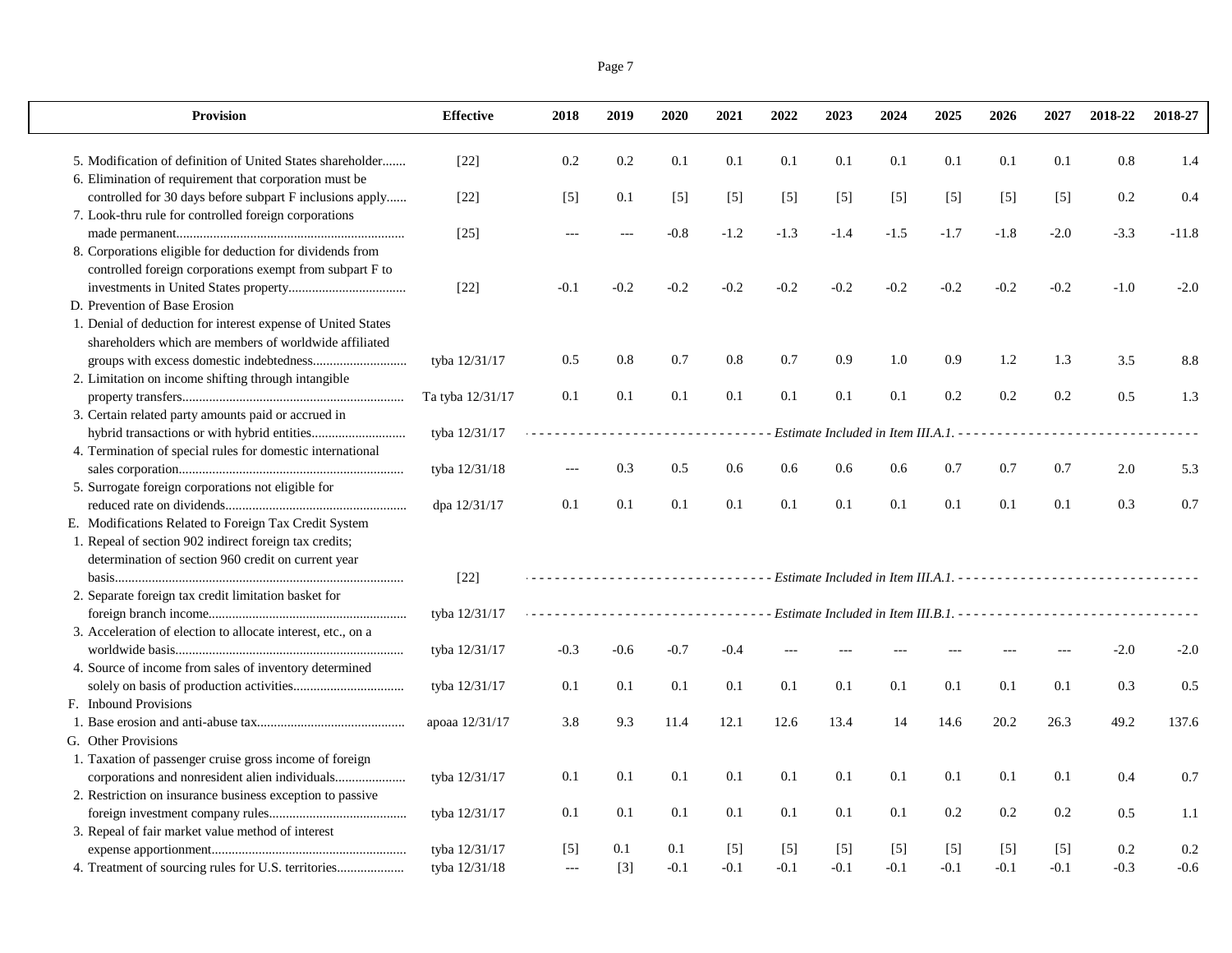| <b>Provision</b>                                    | Effective     | 2018    | 2019              | 2020              | 2021     | 2022     | 2023     | 2024              | 2025     | 2026              | 2027              | 2018-22 | 2018-27  |
|-----------------------------------------------------|---------------|---------|-------------------|-------------------|----------|----------|----------|-------------------|----------|-------------------|-------------------|---------|----------|
| 5. Repeal exclusion applicable to certain passenger | tyba 12/31/17 | $[5]$   | $\lceil 5 \rceil$ | $\lceil 5 \rceil$ | $[5]$    | $[5]$    | $[5]$    | $\lceil 5 \rceil$ | $[5]$    | $\lceil 5 \rceil$ | $\lceil 5 \rceil$ | 0.1     | 0.2      |
|                                                     |               | 46.7    | 26.5              | 6.9               | 2.8      | 1.7      | 6.6      | 18.6              | 25.7     | 16.7              | 3.6               | 84.2    | 154.5    |
|                                                     |               |         |                   |                   |          |          |          |                   |          |                   |                   |         |          |
|                                                     |               | $-38.3$ | $-224.$           | $-247.2$          | $-217.8$ | $-198.8$ | $-167.1$ | -140.4            | $-144.8$ | $-64.3$           | <b>30.0</b>       | -926.9  | -1,414.8 |

Joint Committee on Taxation --------------------------------------

NOTE: Details may not add to totals due to rounding. The date of enactment is generally assumed to be December 1, 2017.

Legend for "Effective" column:

| $apa = amounts paid after$                | $\alpha$ eacpoii = expenses and costs paid or incurred in | $saea = sales$ and exchanges after                  |
|-------------------------------------------|-----------------------------------------------------------|-----------------------------------------------------|
| $apoia = amounts paid or incurred after$  | $eca =$ exchanges completed after                         | $seaoda = sales, exchanges, and other$              |
| $apoaa = amounts$ paid or accrued after   | $fc = for$ charitable                                     | dispositions after                                  |
| $apoii = amounts paid or incurred in$     | $feogb = for expansion of qualifying benefits$            | $spa =$ services performed after                    |
| $ar = advance$ refunding                  | $\text{g}$ ma = gifts made after                          | $spo/a =$ service provided on or after              |
| $bia = bonds$ issued after                | $laairtia = levied amounts, and interest thereon,$        | $\text{spoga} = \text{specified plants planted or}$ |
| $cmi =$ contributions made in             | returned to individuals after                             | grafted after                                       |
| $DOE = date of enactment$                 | $lai = losses accrued in$                                 | $ta =$ transactions after                           |
| $da =$ distributions after                | $pdtnc = payments due to non-coverage$                    | $Ta =$ transfers after                              |
| $dda = decedents$ dying after             | $ppisa = property placed in service after$                | $topia = \text{transfers of partnership interests}$ |
| $doia = discharges of indebtedness after$ | $Ppisa =$ productions placed in service after             | after                                               |
| $dpa = \text{dividends paid after}$       | $ppisi = property placed in service in$                   | $t$ yba = taxable years beginning after             |
| $dri = \text{dividends received in}$      | $pyba = plan \text{ years beginning after}$               |                                                     |
|                                           |                                                           |                                                     |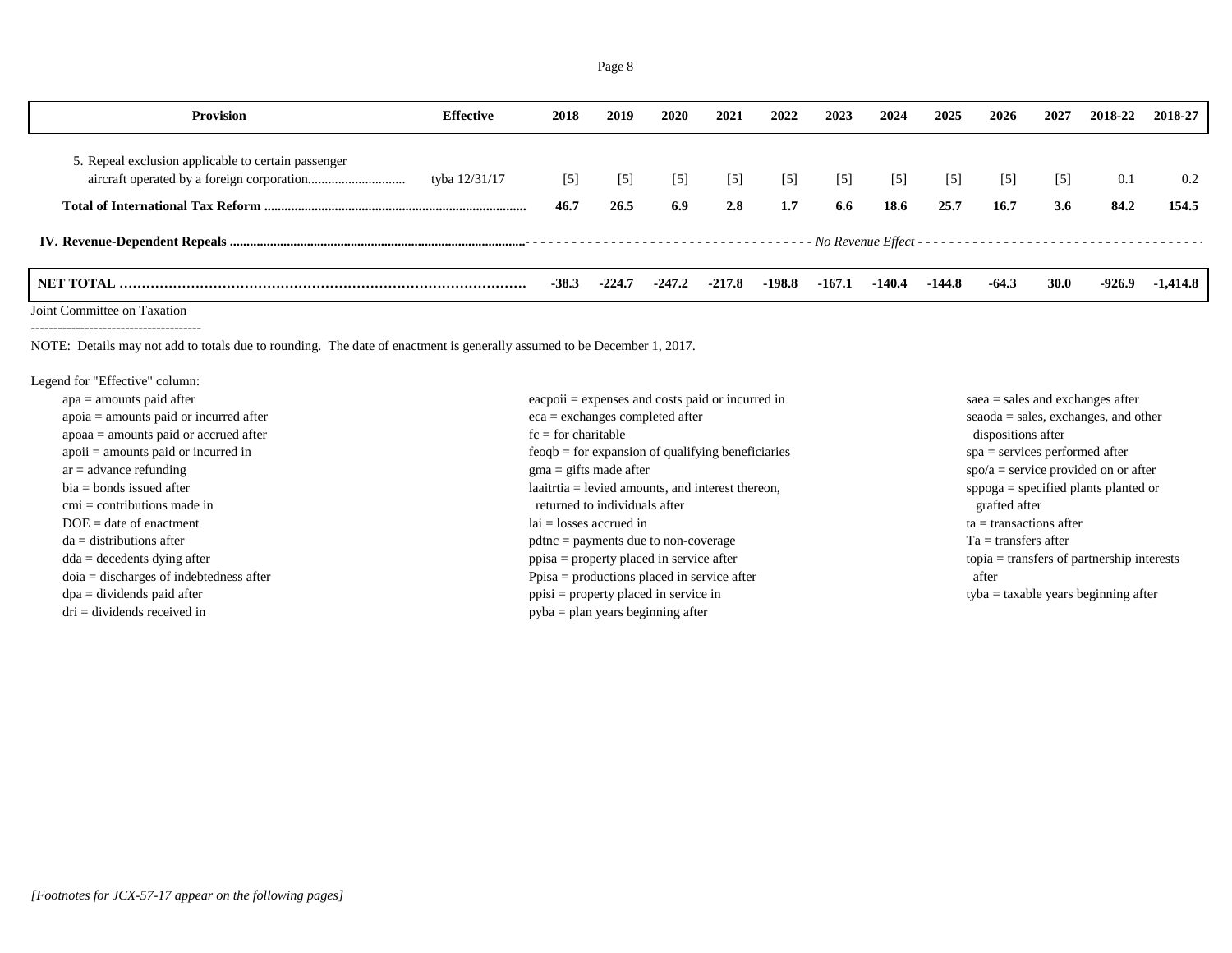## **Footnotes for JCX-57-17:**

[1] The parameters for the beginning of the 25%, 32%, 35%, and 38.5% rate brackets, and the standard deduction amount use 2018 as the base year. Other indexed parameters are adjusted for inflation from their 2017 values using the chained CPI-U as the inflation measure to determine 2018 values.

| [2] Estimate includes the following outlay effects:                                                                   | 2018                                | 2019    | 2020    | 2021        | 2022                 | 2023    | 2024        | 2025        | 2026          | 2027                | 2018-22 | 2018-27  |
|-----------------------------------------------------------------------------------------------------------------------|-------------------------------------|---------|---------|-------------|----------------------|---------|-------------|-------------|---------------|---------------------|---------|----------|
|                                                                                                                       | $---$                               | 1.0     | 1.1     | 1.2         | 1.2                  | 1.2     | 1.2         | 1.2         | 1.3           | $[26]$              | 4.4     | 9.3      |
|                                                                                                                       | $---$                               | 9.4     | 9.7     | 10.2        | 10.4                 | 10.5    | 10.6        | 10.7        | 10.9          | $[26]$              | 39.7    | 82.5     |
|                                                                                                                       | $-10.8$                             | $-15.9$ | $-16.3$ | $-16.6$     | $-16.9$              | $-17.2$ | $-17.4$     | $-17.7$     | $-5.3$        | $---$               | $-76.6$ | $-134.2$ |
| Alternative inflation measure                                                                                         | $---$                               | $-0.3$  | $-0.6$  | $-1.3$      | $-1.6$               | $-2.1$  | $-2.5$      | $-3.1$      | $-3.6$        | $-4.1$              | $-3.9$  | $-19.3$  |
|                                                                                                                       | $---$                               | 18.0    | 18.4    | 18.3        | 18.3                 | 20.3    | 20.2        | 20.2        | 20.2          | $\qquad \qquad -$   | 73.0    | 153.8    |
| Require valid Social Security number of each child to claim refundable portion                                        |                                     |         |         |             |                      |         |             |             |               |                     |         |          |
|                                                                                                                       | $\hspace{0.05cm}---\hspace{0.05cm}$ | $-3.2$  | $-3.0$  | $-2.9$      | $-2.9$               | $-2.9$  | $-2.9$      | $-2.8$      | $-2.8$        | $-0.5$              | $-12.0$ | $-23.9$  |
| Repeal of itemized deductions for taxes not paid or accrued in a trade or                                             |                                     |         |         |             |                      |         |             |             |               |                     |         |          |
| business, interest on home equity debt, non-disaster casualty losses and                                              |                                     |         |         |             |                      |         |             |             |               |                     |         |          |
|                                                                                                                       | $---$                               | $-0.5$  | $-0.4$  | $-0.4$      | $-0.4$               | $-0.4$  | $-0.4$      | $-0.4$      | $-0.4$        | $---$               | $-1.6$  | $-3.3$   |
|                                                                                                                       | 10.8                                | 3.8     | $-0.4$  | $-0.3$      | $\sim$ $\sim$ $\sim$ | $---$   | $---$       |             | $---$         | $\frac{1}{2}$       | 13.9    | 13.9     |
| Reduce Amount of the ACA Individual Shared Responsibility Payment to Zero                                             | $- - -$                             | $-6.2$  | $-12.9$ | $-28.2$     | $-35.2$              | $-38.4$ | $-40.7$     | $-43.1$     | $-45.2$       | $-47.8$             | $-82.5$ | $-297.7$ |
| [3] Loss of less than \$50 million.                                                                                   |                                     |         |         |             |                      |         |             |             |               |                     |         |          |
| [4] Estimate includes the following budget effects:                                                                   | 2018                                | 2019    | 2020    | <u>2021</u> | <u>2022</u>          | 2023    | <u>2024</u> | <u>2025</u> | 2026          | 2027                | 2018-22 | 2018-27  |
|                                                                                                                       | $-1.3$                              | $-1.8$  | $-1.6$  | $-1.3$      | $-0.9$               | 1.7     | 2.7         | 1.9         | 0.4           | $\frac{1}{2}$       | $-6.8$  | $-0.1$   |
|                                                                                                                       | $-0.2$                              | $-0.4$  | $-0.3$  | $-0.3$      | $-0.2$               | 0.3     | 0.6         | 0.4         | 0.1           | $---$               | $-1.4$  | $[3]$    |
|                                                                                                                       | $-1.0$                              | $-1.4$  | $-1.2$  | $-1.0$      | $-0.7$               | 1.4     | 2.2         | 1.5         | 0.3           | $\qquad \qquad - -$ | $-5.4$  | $[3]$    |
| [5] Gain of less than \$50 million.                                                                                   |                                     |         |         |             |                      |         |             |             |               |                     |         |          |
| [6] Estimate includes the following budget effects:                                                                   | 2018                                | 2019    | 2020    | 2021        | 2022                 | 2023    | 2024        | 2025        | 2026          | 2027                | 2018-22 | 2018-27  |
|                                                                                                                       | 0.4                                 | 0.6     | 0.6     | 0.6         | 0.6                  | 0.6     | 0.6         | 0.7         | 0.2           |                     | 2.7     | 4.8      |
|                                                                                                                       | 0.3                                 | 0.4     | 0.5     | 0.5         | 0.5                  | 0.5     | 0.5         | 0.5         | 0.1           | $\frac{1}{2}$       | 2.2     | 3.8      |
|                                                                                                                       | 0.1                                 | 0.1     | 0.1     | 0.1         | 0.1                  | 0.1     | 0.1         | 0.1         | $\frac{1}{2}$ | $- - -$             | 0.6     | 1.0      |
| [7] Estimate includes policy that retains exclusion under section $217(g)$ (related to members of the Armed Forces).  |                                     |         |         |             |                      |         |             |             |               |                     |         |          |
| [8] Estimate provided by the Joint Committee on Taxation staff in collaboration with the Congressional Budget Office. |                                     |         |         |             |                      |         |             |             |               |                     |         |          |
| [9] Estimate includes the following budget effects:                                                                   | 2018                                | 2019    | 2020    | 2021        | 2022                 | 2023    | 2024        | 2025        | 2026          | 2027                | 2018-22 | 2018-27  |
|                                                                                                                       | $---$                               | 6.5     | 10.2    | 28.8        | 37.5                 | 41.2    | 44.1        | 46.8        | 50.1          | 53.2                | 83.0    | 318.4    |
|                                                                                                                       | $---$                               | 6.5     | 9.4     | 26.9        | 35.2                 | 38.8    | 41.4        | 43.9        | 47.2          | 50.4                | 78.0    | 299.6    |
|                                                                                                                       |                                     | 0.1     | 0.8     | 1.9         | 2.3                  | 2.4     | 2.7         | 2.9         | 2.9           | 2.8                 | 5.0     | 18.7     |

[10] Effective with respect to: (1) levies made after the date of enactment; and (2) levies made on or before the date of enactment provided that the nine-month period has not expired as of the date of enactment.

[11] Effective for agreements entered into on or after the date that is 60 days after date of enactment.

[12] Applies to the "Mississippi River Delta flood area" defined as the area with respect to which a major disaster has been declared by the President under section 401 of the Robert T Stafford Disaster Relief and Emergency Assistance Act before September 3, 2016, by reason of severe flooding occurring in Louisiana during August of 2016.

[13] The expansion of the threshold allowing the use of the cash method, the creation of an exemption from the requirement to use inventories, and the expansion of the exception from the uniform capitalization rules are effective for taxable years beginning after December 31, 2017. The expansion of the exception from the requirement to use the percentage of completion method is effective for contracts entered into after December 31, 2017, in taxable years ending after such date. The threshold applicable to each provision is indexed for inflation for taxable years beginning after December 31, 2018.

[14] Estimate contains interaction with the section 179 expansion in II.C.1.